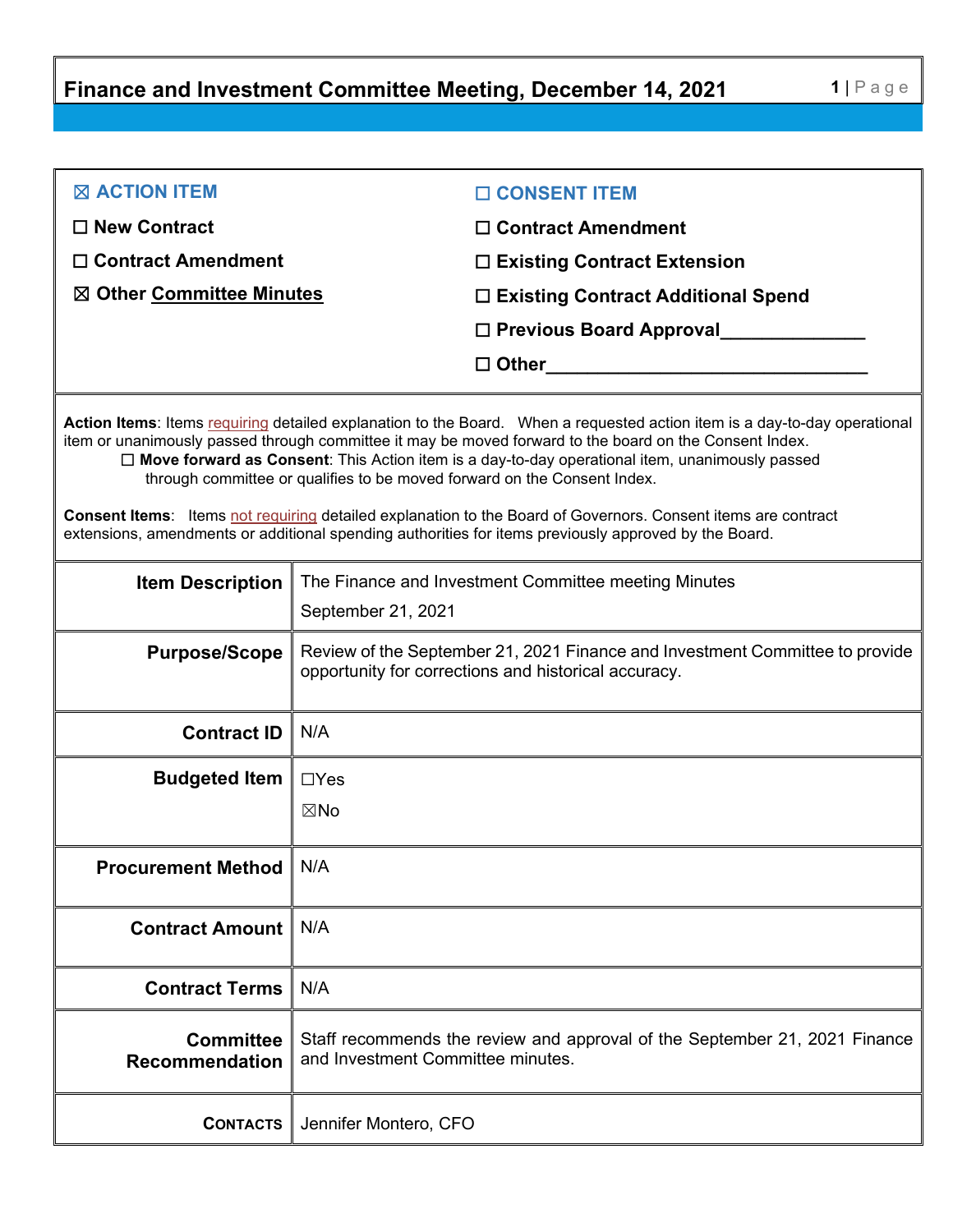#### **CITIZENS PROPERTY INSURANCE CORPORATION**

# **MINUTES OF THE FINANCE AND INVESTMENT COMMITTEE MEETING Tuesday, September 21, 2021**

The Finance and Investment Committee (FIC) of Citizens Property Insurance Corporation (Citizens) convened at the Hyatt Regency Coral Gables on Tuesday, September 21, 2021.

#### **The following members of the FIC were present:**

Chairman Lazaro Fields Governor Carlos Beruff Governor Erin Knight

### **The following Citizens staff members were present:**

Jennifer Montero Barbara Walker Barry Gilway Kelly Booten Tim Cerio Christine Ashburn Jay Adams Joe Martins Violet Bloom Jeremy Pope Michael Peltier Andrew Woodward

### **The following people were present:**

Kapil Bhatia Raymond James Nathaniel Johnson Bank of America Doug Draper Bank of America George Smith Bryant Miller Olive Adam Schwebach Willis Re

Albert del Castillo Greenburg Traurig, P.A

#### **Call Meeting to Order**

Barbara Walker: Good afternoon, and welcome to September 21, 2021, Finance and Investment Committee that is publicly noticed in the Florida Administrative Register to convene immediately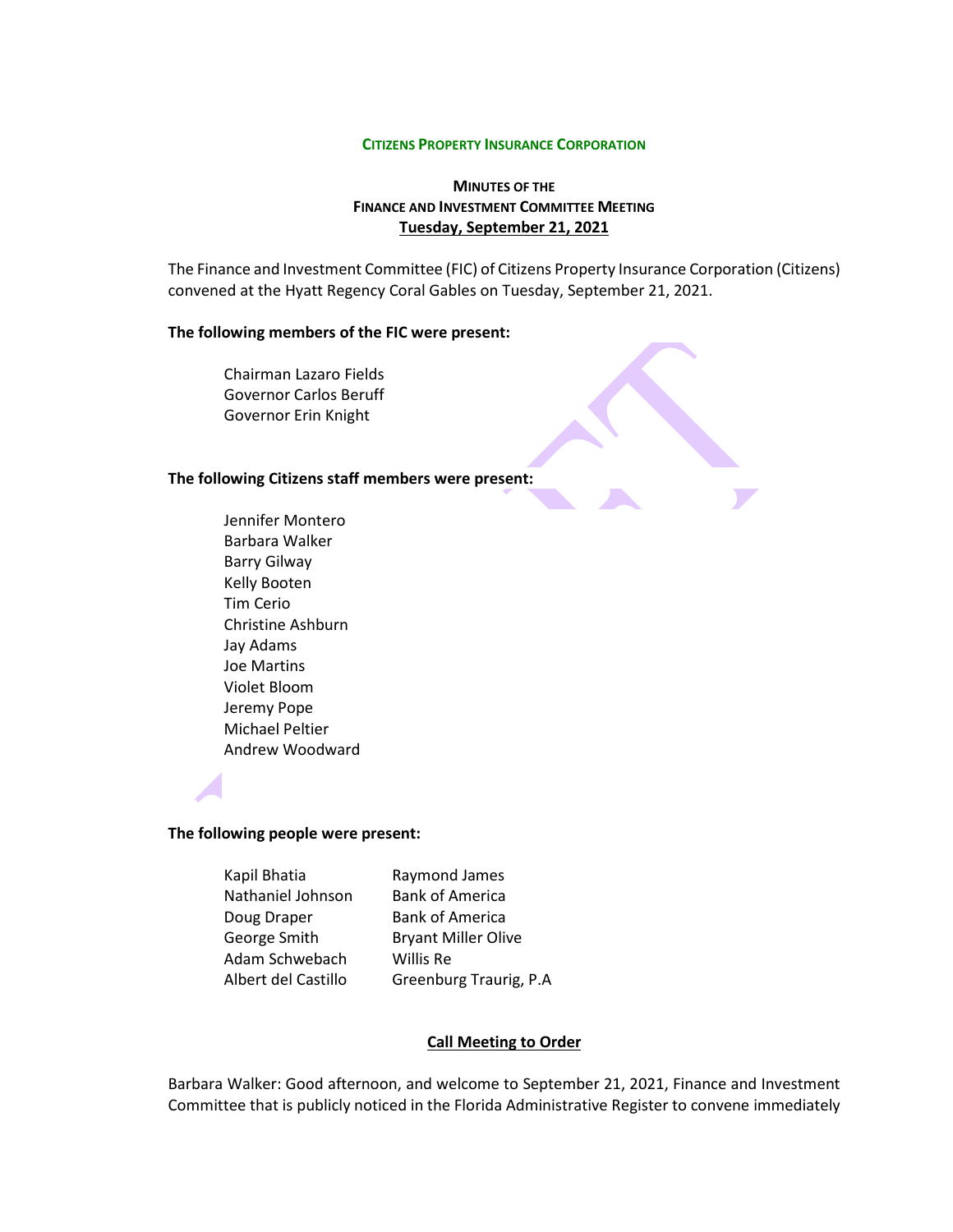following the Audit Committee. Those in attendance through the public link are automatically in listen only mode. Video today will also be in presentation viewing only. Citizens Board and Committee Meetings are recorded with transcribed minutes available on our website. Thank you for identifying yourself prior to addressing the committee. I will proceed with roll call. Chairman Lazaro Fields?

Chairman Fields: Here.

Barbara Walker: Board Chair, Carlos Beruff?

Governor Beruff: Here.

Barbara Walker: Governor Dunbar will not be joining us today, Governor Knight?

Governor Knight: Here.

Barbara Walker: Chairman, you have a quorum.

### 1. **Approval of Prior Meeting's Minutes**

Chairman Fields: Thank you. Good afternoon and welcome to the September FIC meeting**. I will entertain a motion to approve the meeting minutes from July 13.**

Governor Knight: **So, moved**

Governor Beruff: **Second**

Chairman Fields: All right, the **motion carries the meeting minutes are approved**, the next item on the agenda is our Market Update by Kapil Bhatia, nice to see you.

# **2. Raymond James Financial Advisor**

**a.** Market Update

Kapil Bhatia: Good afternoon, Mr. Chairman and Governors can you hear me okay.

Chairman Fields: Yes.

**\_\_\_\_\_\_\_\_\_\_\_\_\_\_\_\_\_\_\_\_\_\_\_\_\_\_\_\_\_\_\_**

Kapil Bhatia: Thank you, for the record, my name is Kapil Bhatia and I work for Raymond James & Associates, and we are your financial advisor. I will briefly go through the market update, but please stop me at any time if there are any questions. I will start with the economic and financial market update. The unemployment rate declined by 0.2% to 5.2% in August of 2021 and we have 8.4 million unemployed persons as we speak now. These unemployment measures are significantly down from where we were in April 2020 but remain very well above where we were prior to COVID19, when the unemployment rate was 3.5% and the number of unemployment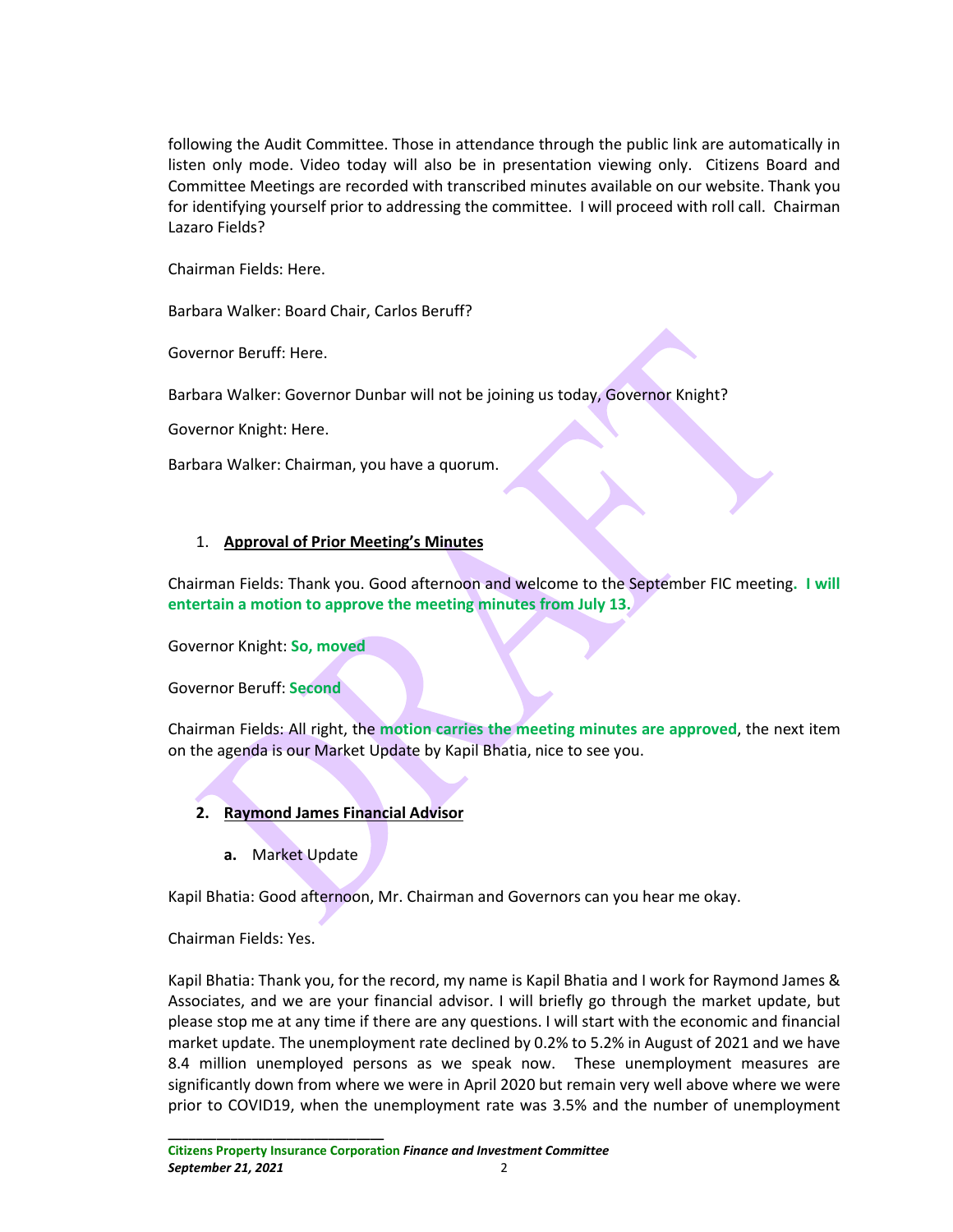persons were 5.7 million. The unemployment rate has really gone up by 1.7% and the unemployment persons are up by 2.7 million in the last 18 months. The labor force participation rate this month is unchanged at 61.7%. However, this is again significantly less than where we were in February 2020 when it was 63.2%. And the U6 rate, which is really the true unemployment rate, because it includes marginally unemployed persons and part timers who are looking for full time job. That rate is close to 8.8%. If we combine the low labor force participation rate, the U6 unemployment rate, as well as all of the other regular U3 unemployed people we have significant slack in the labor market of approximately 15 million people. So, even though there is significant wage pressure due to Covid-19 related factors, however, we also have 15 million people looking for work, and that should subsidize the wage pressure and as the unemployment benefits are also going away, which should bring people back to work. In the US, multiple federal stimulus packages in the total amount of approximately \$5.8 trillion have been passed in an attempt to shore up the economic conditions and financial markets and to mitigate impact on businesses and individual businesses, as well as individuals, and that is really pushing our economic growth from where we were right after COVID.

The US Federal Reserve funds target rate is between zero to 25 basis points and we don't expect that to change until the end of 2022. So, we still have more than 15 months before we should start seeing any increase in rates, however, we will start to see tapering in early 2022 and not tightening but tapering by the Federal Reserve. And we will probably know more about it tomorrow, most likely, they will not do anything tomorrow, but most likely Fed will act in November, and we should start seeing tapering to bring in December or early part of 2022 and that's going to take a year by the time from start to the finish.

The real GDP decreased by 3.5% in 2020 however, we have seen significant growth in 2021, as I briefly mentioned a few seconds ago with all of the stimulus packages. We expect GDP growth to be around 6% in 2021 but that will really bring us back to where we were in absolute dollar amount right before COVID started or at the end of 2019. So, 2020 and 2021 has been the lost year from economic growth perspective, even with all of the economic and federal stimulus. We expect GDP number to be almost \$22 trillion, which is more or less were we were at the end of 2019. Lastly, again, we expect GDP growth this year to be closer to 6% but we also expect that number to decrease significantly in 2022 to 3.2% just because all of the economic stimulus is going to go away. In 2023 we'll be back to normal or 1.9% to 2% where we were before this whole thing started so nothing really has changed over the last few years, except the noise, but in a real sense, we have not gained anything from monetary and fiscal stimuluses from an economic perspective. The Equity market are at a record high, as we all have seen it, and that is because of all of the monetary and economic stimulus and economic growth. The S&P 500 and Dow Jones were up by 14% and approximately 5.5% in 2020 and further increase of 19% and 13.6% this year. However, we don't see a significant change in small businesses until the end of this year or early next year. The economic market or the financial markets don't really reflect the small businesses, it reflects the efficiency of large businesses The Federal balance sheet as at this point of time is approximately \$8.4 trillion. Putting that in perspective, it was \$4.2 trillion in December of 2019. So that is a 100% increase in federal balance sheet that has provided all the liquidity to large corporations, which have access to capital markets and that is keeping the interest rates low and equity markets higher.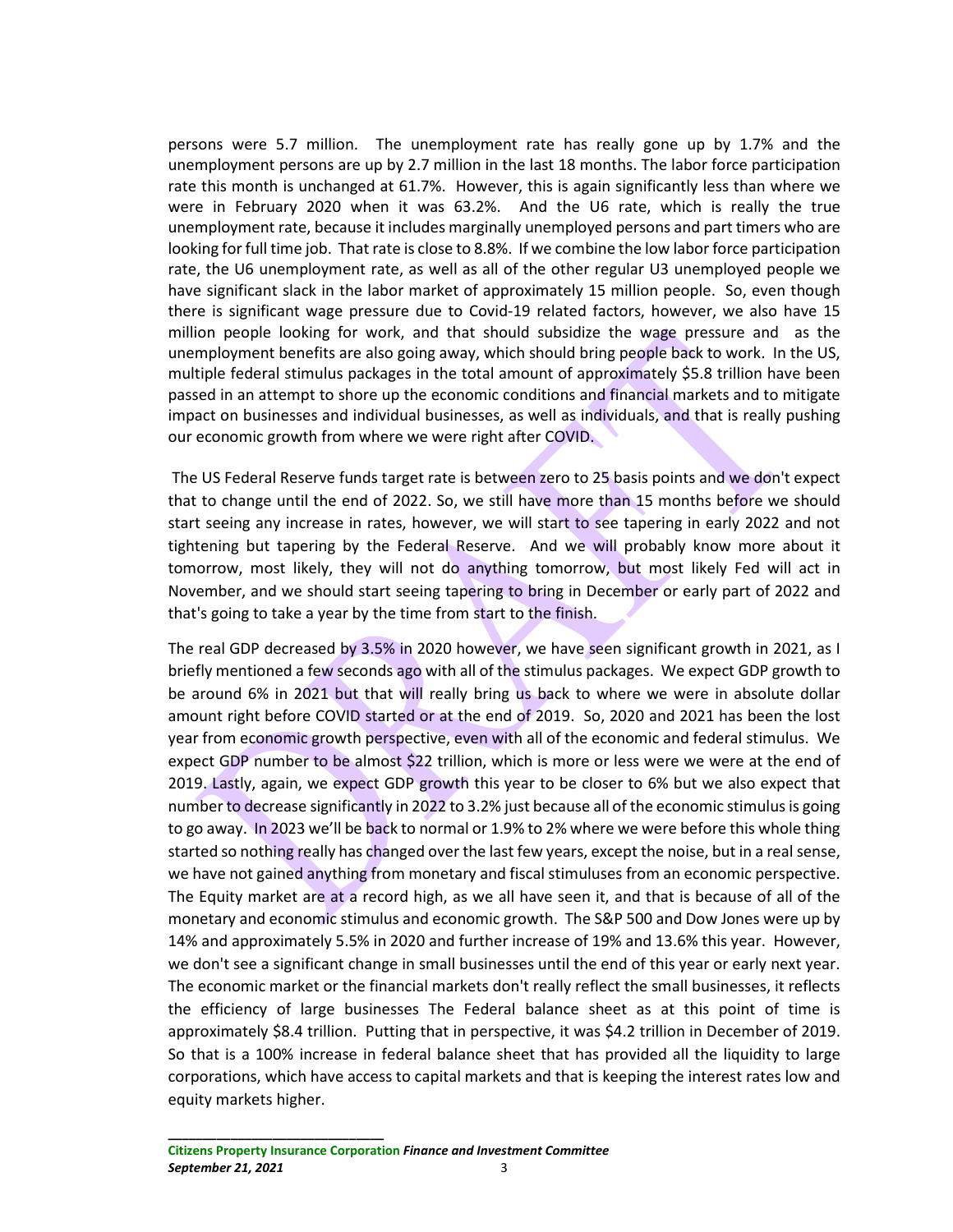Interest rates: fixed income market have seen the interest rates recover significantly in 2021, but we are still at historical low levels. And we don't expect that to change significantly primarily because of structural and demographic constraints globally, such as the aging of the population, specifically globally. We expect 5-year treasury to remain within the range of 60 basis point to 1% currently we are at the midpoint of 80 basis point and 10-year treasury to remain range bond between 140 and 165 and we are at 131 as we speak today. Corporate credit markets are strong with investment grade spreads back to the pre COVID level and actually marginally better or closer to 90 basis point - we were at 93 basis point at the end of 2019. And, at one point of time they were 200 basis point so corporate investment grade sector is doing very well because of what I just said a few seconds ago. The large corporations have access to a strong liquidity and that is keeping the interest rates low. Fixed income market corporate issuance was very strong in 2020 at \$2.3 trillion per year compared to 2019 1.2 trillion , we expect this year's number to be closer to \$1.8 trillion. And so far we have done \$1.3 trillion, which is 23% less than where we were last year. Same thing goes for the municipal insurance, in 2020 we did \$484 billion, so far, we have \$309 billion, which is more or less flat to 2020. There has been a strong demand in the tax exempt taxable markets because the interest rates are low and there is a strong liquidity available, that's one of the reasons for the strong demand.

Lastly, to the Risk Transfer market or reinsurance market. Risk transfer pricing conditions really soften from 2015 through 2017 but the insurance industry significantly changed in 2017. When they incurred approximately \$275 billion of insured losses between 2017 and 2019. In 2020 the year was marginally better, there were only \$88 billion of insured losses which are mostly driven by smaller event. No single event occurred with more than \$3 billion in losses. 2020 was much better and that reflected in the 2021 reinsurance pricing. However, so far, 2021 is not really that good from insured losses perspective. As of June 30, we have incurred approximately \$42 billion of insured losses globally, however, that does not include approximately \$40-45 billion of loss expected from Hurricane Ida, which will be the second largest hurricane event after Katrina and before Sandy. So, we expect insurance industry to lose probably somewhere in the range of \$100 billion by the third quarter and that number may increase depends on where and how many events happen over the next three months, but based on the wildfires on the west coast and everything else we expect this year's insured losses to be somewhere between \$125 to \$150 billion, and that is similar to what happened between 2015 and 2017. And that should put pressure on the risk transfer markets in 2022. Next year pricing will depend on what happens in the last quarter of this year. The global reinsurance markets are marginally improving, but Florida markets remain under stress because of adverse loss development and significant litigation issues. There is additional capacity available in the risk transfer market because of the low interest rate, however, that will depend on what really is available in 2022 and what happens for the rest of this year. And lastly, the Cat bond segment of the reinsurance market and insurance-linked securities are in very strong position. With approximately \$14.5 billion issued so far in 2021 and \$52 billion outstanding. We believe capital markets will stay stronger, because there is additional alternative capital coming to the market, but the traditional market may become a little bit tighter in 2022. But, overall, we still have about three months to go and depends on if we're lucky enough 2022 maybe better from the risk transfer pricing perspective with that I'll stop and happy to answer any questions.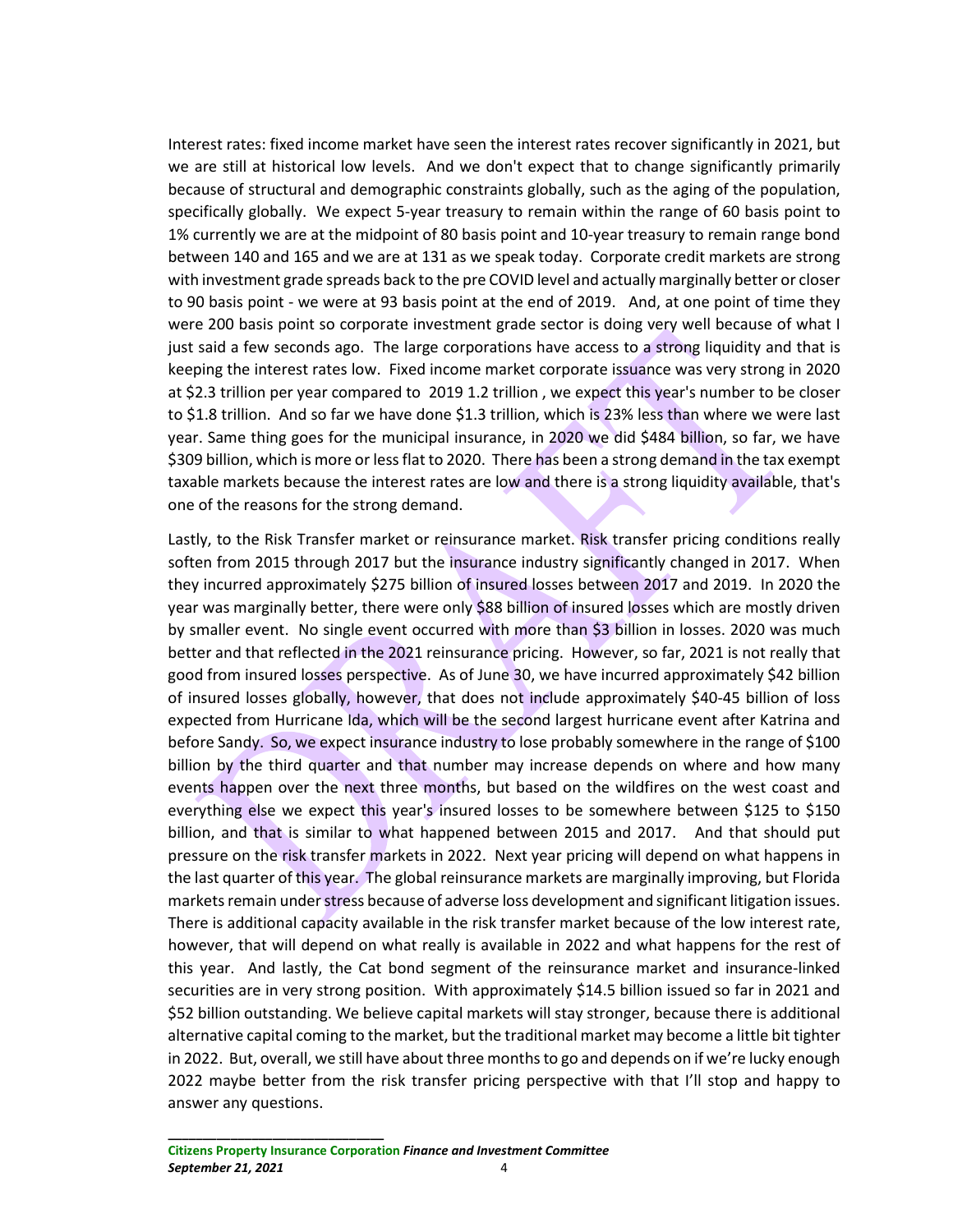Governor Beruff: In your predictions for 2022 are you factoring anything in based on the additional stimulus that currently is moving through Congress?

Kapil Bhatia: No, we are not because, even if we get the additional stimulus it's going to take a little bit longer time it may affect some growth, but not significantly, because the way it's structured it's going to take a little bit longer to have any impact in the short-run. The three and a half trillion bill is not yet in any of our calculation. However, the infrastructure spending of \$1 trillion is going to take approximately five to 10 years and that will have an impact on GDP growth of 0.1% to 0.2% because the slow spending nature of the infrastructure projects.

Governor Beruff: And it's too early to say about three and a half trillion or even two and a half trillion, as it relates to unemployment and so forth. At the end of the day, if the two and a half trillion continues to subsidize unemployment benefits that affects the whole working model and the people who want to go to work.

Kapil Bhatia: And because we have 15 and a half million people available – it all depends on how it is structured. The marginal propensity to consume of those dollars is significantly higher but it does not impact anything significantly, so you're right about the unemployment picture, but it may not have a significant impact on the growth.

Governor Beruff: You said in your in your analysis that you didn't find pressure in the Labor markets for increased salaries, but that's contradictory to what we're hearing in the real world.

Kapil Bhatia: I said increase in the wage growth should subside now as the unemployment benefits are going away, and there are 15 million people who are looking for work so that slack should help compared to what we are seeing currently because that 15 million people are not looking for jobs.

Governor Beruff: So, we're still thinking inflationary pressures are temporary.

Kapil Bhatia: That is correct, we agree with that, unless there is additional stimulus and that will put a little more delay to it. But transient or temporary is now becoming a little bit longer than what we expected, because the benefits are running longer so we expect it's not going to it's going to change the baseline, however, we are not going to continue to see the spiraling inflation.

Governor Beruff: So, you don't think the inflation rate will be sustained, but what we get this far is going to stick.

Kapil Bhatia: It has shifted the baseline, and that is exactly what, if you look at what happened with inflation in 2020. The inflation was really absent so now in 2021 it has become significantly larger primarily due to base effects. So, if you average those two numbers or 2020 and 2021 inflation, it becomes a normal inflation rate of around 2% or what we saw over the last 10 years, so we don't expect inflation to remain significantly higher unless there is another three and a half trillion and then another three and a half trillion, and that money never goes away.

Governor Beruff: I hope you're right.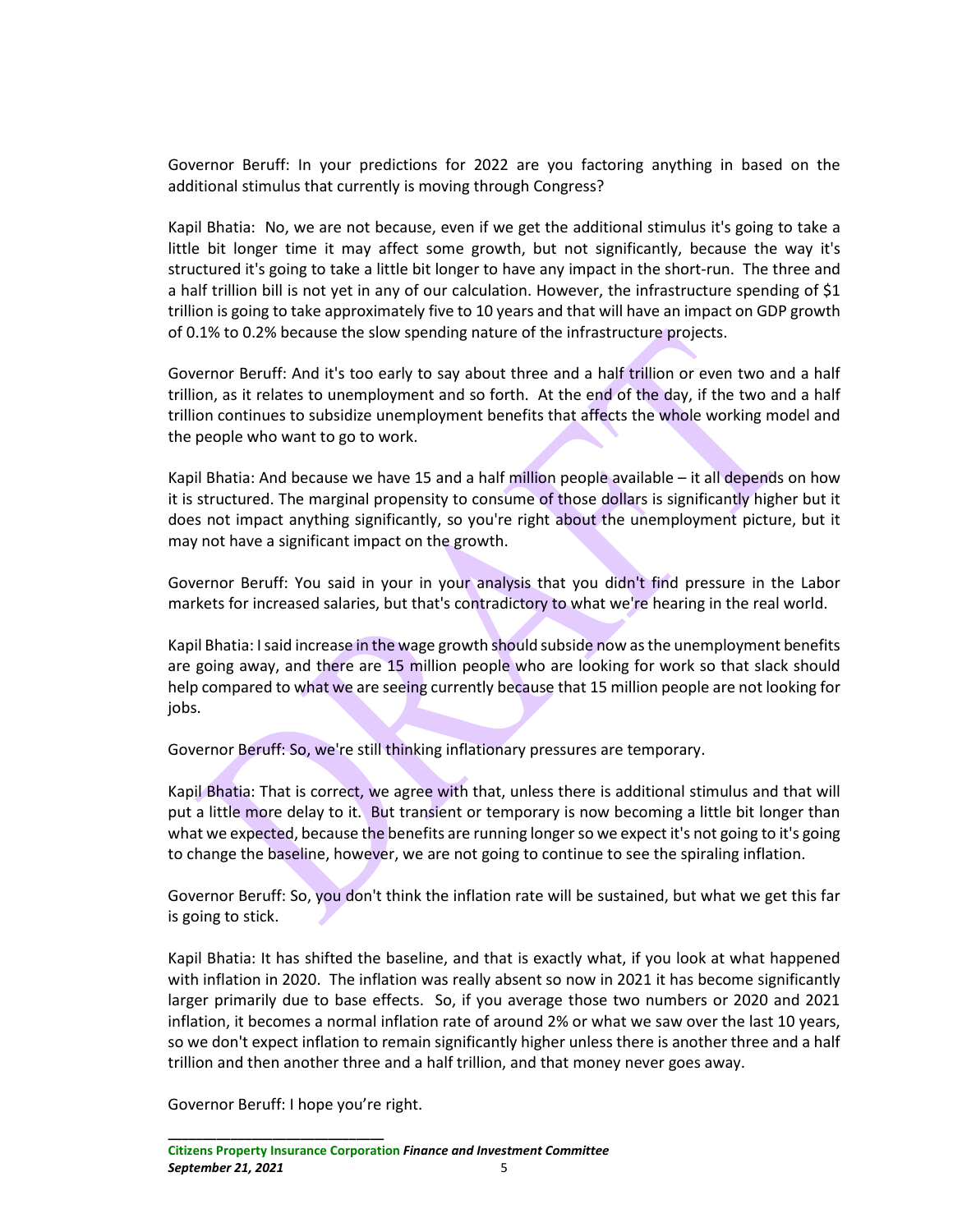Kapil Bhatia: We'll just wait and see. Thank you, any other questions.

Chairman Fields: I've been following the markets, a little bit recently and some of the pundits are saying that we're potentially looking at a correction in the market, soon, and I know that September and October are never a good time to be getting out of the market, probably a better time to be getting in it but is there any, and I know you don't have a crystal ball, but is there any inclination or suggestion that this may be more than what is a normal correction for any other year.

Kapil Bhatia: I don't really have any crystal ball, but what I can say is that is what pundits says each year in September and October. However, this is may be because of seasonal affect, the debt ceiling, the budget constraints, and with the Federal Government actions as well as what is happening globally. But what I would call it from a long run perspective we don't see anything different, and it is just a seasonal effect and that's really what it is, and they also need something to talk on CNBC.

Chairman Fields: All right, if there's no further questions, then we'll move next to Miss Montero with the CFO report.

# **3. Chief Financial Officer Report**

**a.** Risk Transfer Update, 2021 Layer Charts

Jennifer Montero: Hello, thank you, behind tab 3 you'll find the layer charts as of June 30th, 2021. The Layer charts presented during the July board meeting were as of December 31st, 2020, that were projected to September 2021. They indicated where traditional reinsurance and catastrophe bonds were set for the season, however, the Cat fund was an estimate. On June 30th we have a better indication of where the Cat fund coverage will sit and the amount of coverage, we will have. While they're still estimates, they are pretty good estimates. The actual Cat fund attachment and coverage will not be finalized until January of 2022, post the industry audit. Since we're looking at the actual June data, the Probable Maximum Loss PML's are lower than expected for the finalized program projected to September  $30<sup>th</sup>$ . We anticipate continued growth through the end of the year as policy counts increase and the PML's will also increase, this will shift the coverage layers to the lower return times and expose more surplus to the top layer of the tower where only the most severe storm scenarios exist. The coastal account surplus exposed has remained at 40%, the personal lines account chart shows the surplus exposed dropped from 65% to 58%. However, with the continued growth, we expect the PLA surplus exposed to shift back towards the projected 65% value. And if you turn to slide three for pricing, we anticipate 15% growth in the PML between December 31st and September 30th, 2021. As of June 30th, 2021, 11.3% of that growth has been realized this is why the PML in the chart is less than the July version. And we did a good job of projecting the attachment point and the amount of coverage, that we would get from the Cat fund there's only a little shift down and a slight reduction in coverage.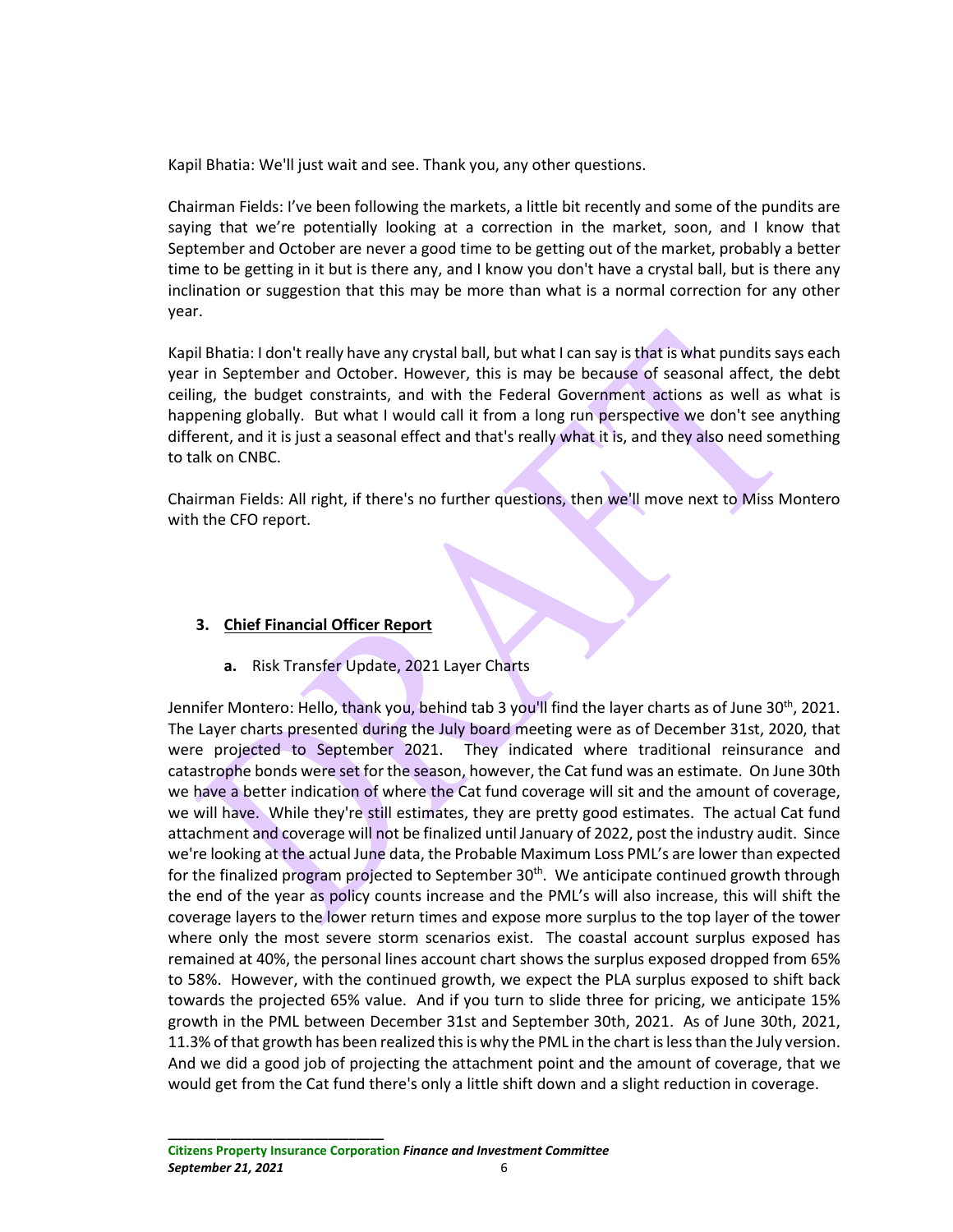Most of the private reinsurance coverage is still within the 1-in-100 year PML a small amount extends up above the 1-in-100 to 1-in-105. Less surplus is exposed in the 1-in-100 year event, primarily because the 1-in-100 PML's is lower than the September estimates. This difference is small, and it does not change the percentage of surplus exposed between the two charts. Moving on to the personal lines account; for pricing we anticipated 27% growth in the PML between December and September 30<sup>th</sup>, 2021. As of June 30<sup>th</sup>, 22.9%, of that growth had been realized, which is why the PML in the new chart is less than that in the July version. For the personal lines account, we didn't do a very good job of forecasting growth, so the Cat fund estimates were off. Coverage shifted up a little in the tower \$40 million and the coverage increased by \$80 million. Most of the private reinsurance coverage is still within the 1-in-100 year PML a small amount extends up above the 1-in-100 to the 1-in-106 with less surplus exposed in the 1-in-100 year event, primarily because the 1-in-100 year PML went down. As PML is lower than what it was in September, the estimates combined with the increase in the Cat fund coverage this change is not significant but with continued growth in the personal lines account we do anticipate that the surplus exposed will increase back towards that 65%. And then the following pages are the appendix that just breaks out the layer charts in a non-comparison way. And there is no action item, this is just an update, so I will pause there for any questions.

# **b.** Optional Redemption of the Coastal Account 2015A-1 Bond

Jennifer Montero: The next on the agenda is the Optional Redemption of the coastal account Series 2015A-1 bonds. In 2015, Citizens issued \$1 billion of pre-event municipal bonds in the coastal account \$700 million were fixed rate bonds and \$300 million were floating rate. The bonds issued as a liquidity mechanism to provide a cash bridge and for the Cat fund reimbursements and traditional reinsurance reimbursements. The 2015 issuance was the first time that Citizens included an optional redemption feature for the pre-event financing. Today, two maturities remains outstanding, \$225 million that mature June  $1<sup>st</sup>$ , 2022, and \$275 million that mature June  $1<sup>st</sup>$ , 2025. By utilizing the optional redemption feature for the \$225 million tranche maturing on June  $1<sup>st</sup>$ , 2022, the bonds will be called at par on December  $1<sup>st</sup>$ , 2021. Citizens will save approximately \$5.6 million in gross interest costs over the six month period. Citizens previously did exercise its optional redemption feature in December of 2017 for the 2018 maturity and in December 2019 for the June  $1<sup>st</sup>$ , 2020, maturity. I'll pause for any questions before we read the action item.

**Staff proposes that the Finance & Investments Committee review, and if approved recommend the Board of Governors: a (Approve the redemption documents and authorize staff to utilize the optional redemption feature on December 1, 2021 for the \$225 million Coastal Account Series 2015A-1 Bonds maturing on June 1, 2022; and b) Authorize staff to take any appropriate or necessary action consistent with this Action Item.**

Governor Beruff: **So, moved.**

**\_\_\_\_\_\_\_\_\_\_\_\_\_\_\_\_\_\_\_\_\_\_\_\_\_\_\_\_\_\_\_**

Governor Knight: **Agree.**

Chairman Fields: **Motion carries seeing no objection,** thank you.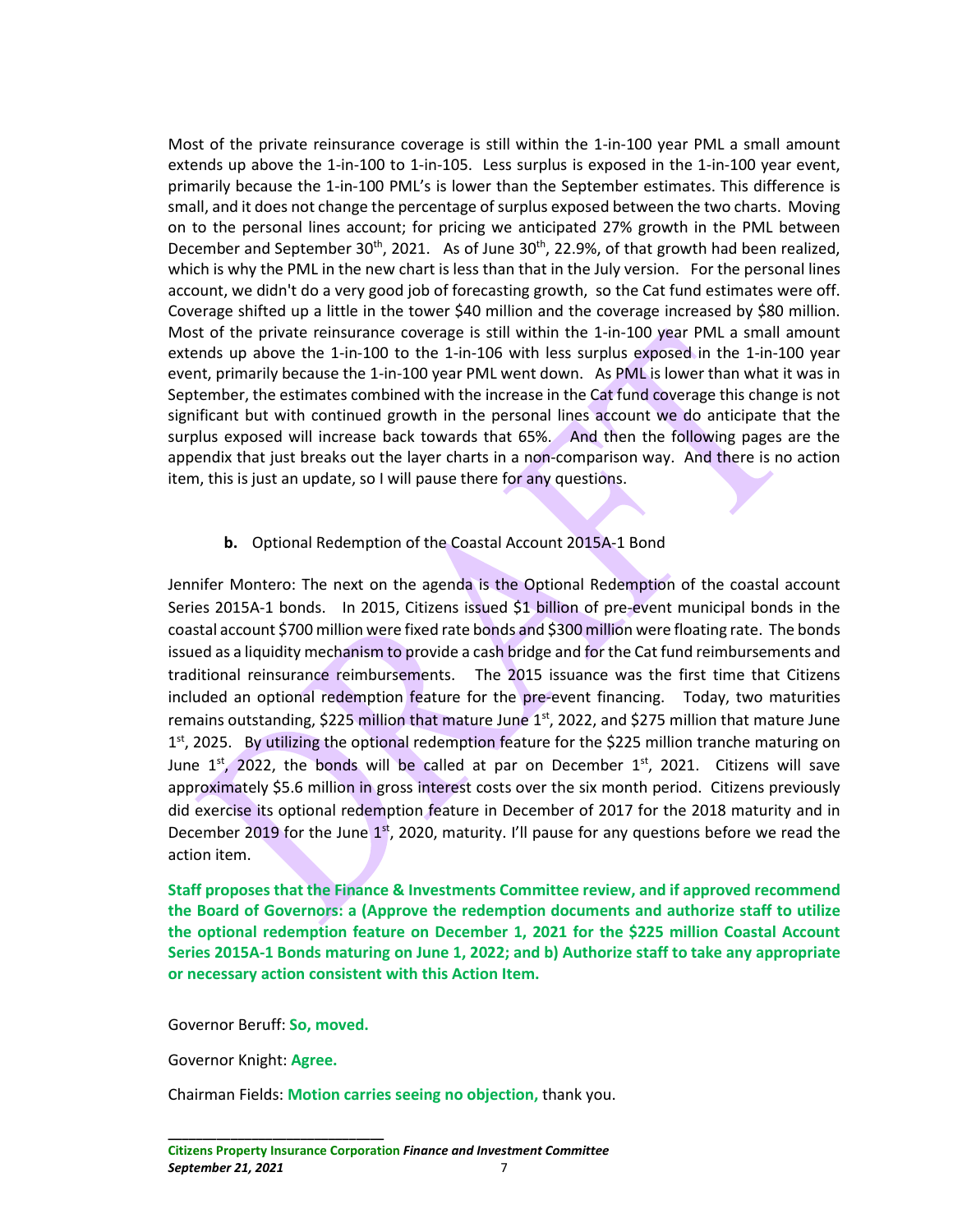# **c.** Investment Analytic Software

Jennifer Montero: The next item is the Investment Analytics Software. Citizens is seeking approval to contract with Clearwater Analytics LLC. for Investment Analytics Software through a cloud based software as a service solution. Approval request requested for a three year base term with three one year renewal options for an amount, not to exceed \$3.3 million for the life of the contract. The contract price is variable based on the size of the portfolio, therefore, the cost provided is the highest possible amount, however, the cost could be lower as outlined in the executive summary on page three. An investment analytics software provides three fundamental capabilities, compliance, risk analytics and reporting. These capabilities are especially important as Citizens 10 investment management firms operate independently and must execute investment transactions that comply with Citizens four distinct investment policies. Compliance is the ability to quickly and accurately identify any compliance violation, to ensure that liquidity and preservation of principle are upheld, risk and analytics the ability to run "what if" scenarios, to make better investment decisions and reinforcing cash flow planning. Reporting the ability to produce instant accurate reports detailing Citizens' investment positions by investment policy and/ or by investment manager it relies heavily on the investment analytics software. Clearwater was selected as the vendor that provided the best value to Citizens the negotiation team reached that decision based on the following process and or services that are offered only by Clearwater.

Data reconciliation: Clearwater automatically validates all transactions on a daily basis by matching these transactions to data provided by the custodian banks and the portfolio managers. Integrated transaction accounting data: Clearwaters reporting incorporates both transactional data which are purchases, sales, interest payments, etc., and accounting data month and balances and activities that are reported on the basis Citizens is required to use. This allows Citizens to streamline its reporting functions without relying on multiple systems or reports and provides for instant reporting of various types of information, such as market value cost basis, unrealized gains and losses, income across single portfolios, groups of portfolios and portfolio managers. Clearwater is focused on the insurance industry and portfolios like Citizens providing investment data aggregation, reconciliation and validation analytics and reporting to over 500 North American insurers and reports on \$5.2 trillion in global assets. Over half of the U.S. insurers with investment portfolio value between \$1 billion and \$10 billion use Clearwater. As mentioned earlier, Clearwater's pricing is variable offering a two tiered pricing model based on the value of Citizens' portfolio .425 basis points on the first \$10 billion and .40 basis points for over \$10 billion. The bottom page three of the executive summary provides multiple scenarios of Citizens portfolio. It gives a scenario for \$10 billion, \$12 billion and \$8 billion for six years, and then it also has a scenario, starting with \$10 billion and increasing by \$1 billion each year and the scenario of \$10 billion decreasing by \$1 billion each year. The \$3.3 million is actually \$3.259 million, which is the amount of the \$10 billion portfolio increasing \$1 billion each year, which is the largest amount. I will pause for any questions before I read the action item.

Governor Beruff: This is the item that came before us once before in July.

Jennifer Montero: That's correct.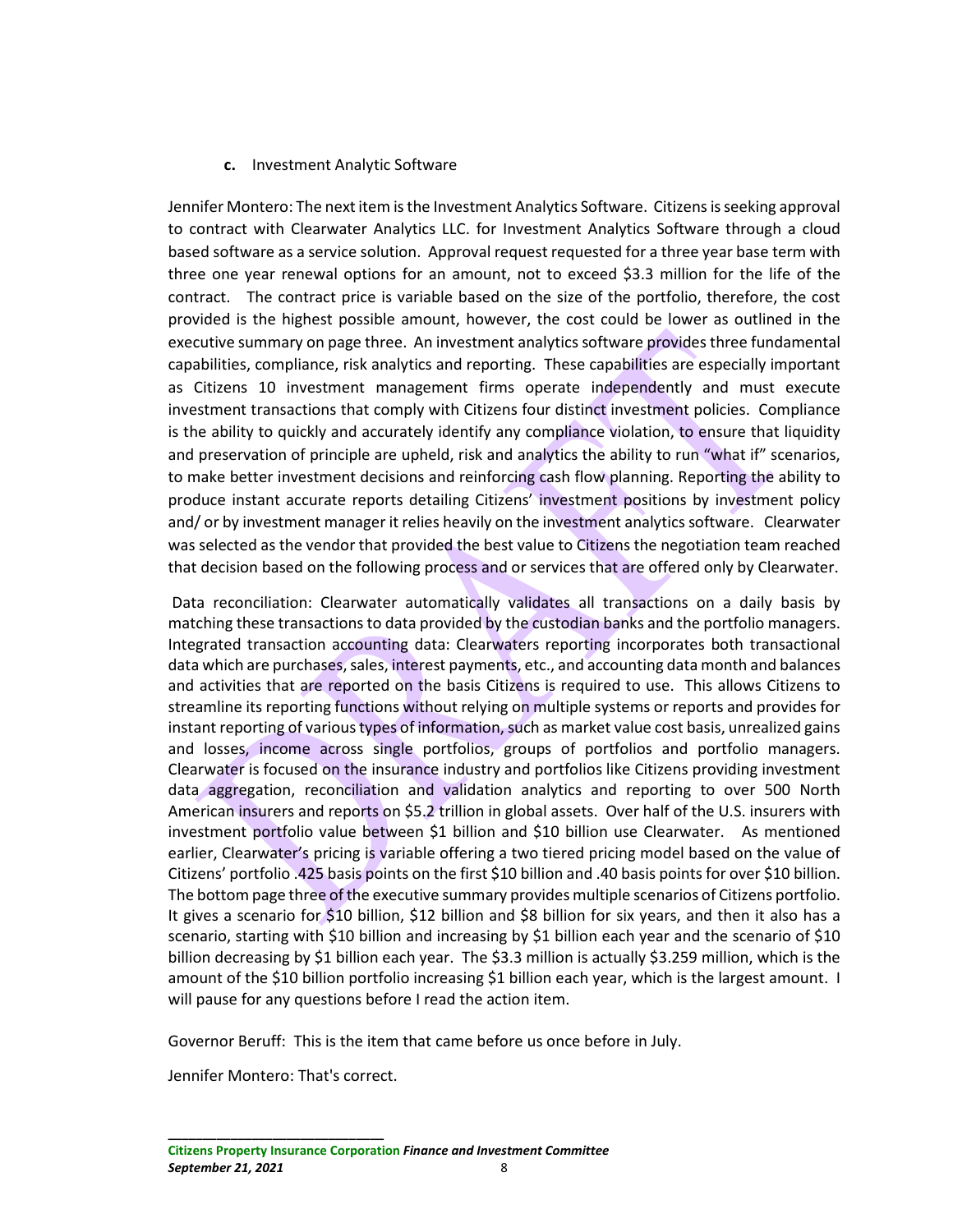Governor Beruff: We have a better understanding of the item now. But this is also the item that has some confidential privilege requirements, is that this the procurement item we discussed?

Jennifer Montero: Trade secret.

Governor Beruff: Trade secret, yes.

Jennifer Montero: I believe, almost all of my items have trade secret in them.

Governor Beruff: So, one of the things we discussed, Mr. Cerio is in the room, Ms. Montero is that when we go out to the public for proposals, they need to be aware that they can't be declaring everything trade secret, we are an in the sunshine agency, we cannot be processing things that are constantly trade secret and the public doesn't know about that. So, I am going to make the motion to approve your action item with the caveat that moving into the future that we, as a policy consider not allowing these. Every time I turn around there's another trade secret that we can't share. I don't understand the lack of transparency and as an agency for the public, I don't understand why we should live with that condition. I understand and Mr. Cerio, if you'd like to speak to that I invite you to come up to the table. Before you know it everything we do is going to be a trade secret we won't have to have a meeting.

Tim Cerio: Chair Governor Beruff, I just wanted to point out, there are elements and CEO Gilway can speak to the specifics, there are elements in these proposals that probably legitimately could be deemed trade secret when you and I have spoken about this in the past. I think you express the frustration that there's just a blanket trade secret protection stamped on everything and it makes it very, very difficult to discuss items that perhaps some would argue, really, really are not truly trade secret it's just easier to protect everything. And what I committed to do was to go back and take a look at that, a lot of times again as we've discussed state agencies will often say listen, this is you're claiming the trade secret protection, we have a public records request. We're not going to decide, because we could face liability for disclosing a legitimate trade secret, so you all go to court and get a court order otherwise we're releasing this info in 10 days 20 days, whatever. One thing that I think CEO Gilway, can speak to is the legitimate use of true trade secret information in these instances.

Barry Gilway: Mr. Chairman, I think the issue here is, while we, wholly support your position relative to the trade secret issues. Trade secret filings are becoming more and more prevalent all the time you're seeing trade secret. The vast majority, now of all the major insurance companies are declaring their filings trade secret which really restricts the ability, you know of Citizens, for example, to aggregate the information and understand what's happening across the entire market. So, it's a very, very limiting you know proposition in terms of these items, the position that a lot of these companies are taking. Frankly AIR, RMS, and all of the of the models, for example, they all declare trade secret. I'm part of the hurricane Commission and we literally have to have two sessions, we have to have an open public session, and then we have a separate session that is closed session, where they discuss all of the details associated with their promulgation of the wind model. So, this is becoming far, far more prevalent and we can fight it legally, but I do want to make the point that it's not really within our control, you know, we have no ability to control, whether you know we do business with vendors that are declaring you know, a trade secret as part of their submissions.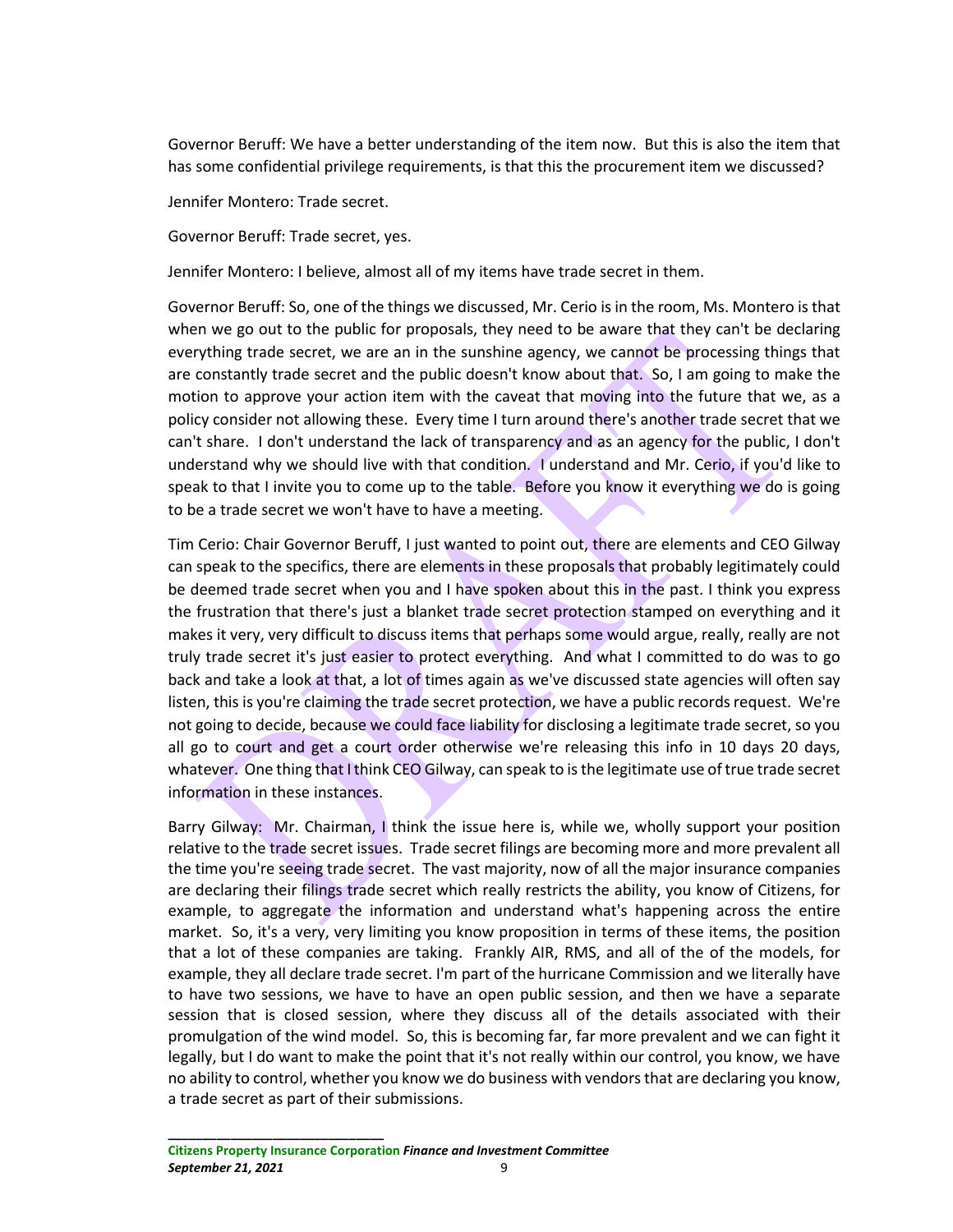Governor Beruff: I appreciate the explanation, the control comes in how we procure if we put in the procurement that hey, by the way. Whatever you give us there's no trade secret, thank you so much. I understand you're going to give me a rebuttal to that argument okay. But we're a public agency and the insurance market is filled with a bunch of private insurance companies, and they can do whatever they want. But as a public agency, we should try to push back and insist, as you admittedly said in your opening comments that more and more you're seeing trade secrets on every time you turn around there's a new requirement. Either that, or I'm going to advocate that this board as a policy challenge all of it, the trade secrets Mr. Cerio file a motion, with the Court we're going to release the information in 20 days and we're going to keep these people constantly going to court to tell us what is so secret about this. Because, as a public servant it's my responsibility, I think, to make sure that the policyholders of Florida, and the taxpayers of Florida are aware of why we're choosing these people to do business with them and what we're paying them for and if everything's a big secret. How do I defend that? I don't. Except for private sessions, of course, but that doesn't matter when you've got 100,000 or 200,000 or 20 million constituents that you should be advocating for.

Barry Gilway: Mr. Chairman, this is not a rebuttal. It's a statement basically that in certain areas, for example, catastrophe modeling. If we did not do business with those vendors that insisted upon trade secret, you know, when doing a filing we wouldn't have any vendors participate, we simply wouldn't have any…

Governor Beruff: We don't know that because we're a pretty large account. So, you want to give up, you know I don't understand you've pushed back. You have explained to me that you see more and more of this coming up. Is that much changed in the last five years in the insurance business that more and more of these things are being deemed trade secrets? We'll live with it, we'll get their trade secrets, but Mr. Cerio, his part of the business will be challenging more of them at some point. Because we're going to have to decipher what is a trade secret and say, well, we don't agree that's a trade secret we're going to say we're going to release the information two weeks or 20 days and more of them are going to come out unless you're constantly in court, defending it as a trade secret.

Barry Gilway: The only point I would make Mr. Chairman is that the trade secret information is utilized in the procurement. So, we have access to comprehensive information from these vendors that we utilize when we're evaluating the vendors. That is the issue, fundamentally, is what we can discuss within our evaluation committees and what we can discuss with them our negotiation committees, which contains all of these elements and then versus what we can discuss in a public forum, as we are today. So, in this case it's not really inhibiting our ability to get the best deal to do, the most effective evaluation and get the best deal for Citizens. It's not inhibiting that but what is inhibiting is the ability basically to openly discuss the detailed level information that they're saying basically are the fundamental determinants of the differential between one vendor and another.

Governor Beruff: Then we're going to have to have board meetings that are close to the public. If I as a governing board member and my other colleagues want to discuss this trade secrets, we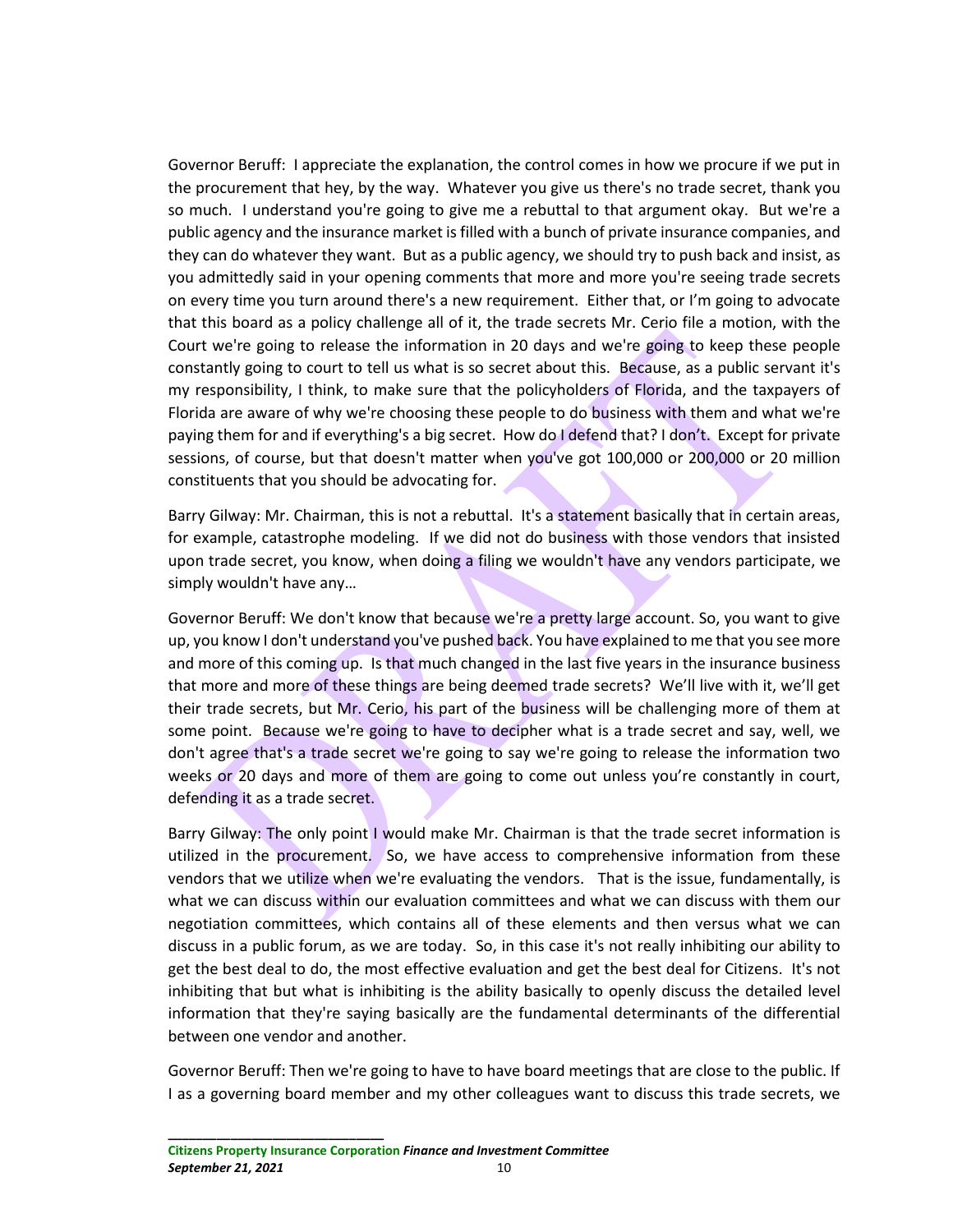have to have closed board meetings, because we cannot talk to each other, outside of the sunshine about these matters correct.

Tim Cerio: If there are items that are in the procurement and I again I've only been here a short time, but a lot of the elements that go into the evaluation help evaluate but they're not necessary things that this board would discuss publicly but yes Mr. Chairman if you wanted to discuss an item that had been properly marked trade secret, it would make it a type of shade meeting or something like that, not that we want to I mean we don't like going down that path.

Governor Beruff: Right, in the ability for us to discuss these items and whether or not they're truly valuable information for us to jointly hash out we have to have that in a published meeting, and it has to be in the shade. Because we can't talk about it outside of the meeting because we're violating sunshine.

Tim Cerio: If it is something that you feel merits discussion, but again I will echo what CEO Gilway said in state public procurements Florida law does recognize that sometimes, in order to get the best deal for Floridians, we need to allow for the submission and protection of trade secret information. Which is why this elaborate process is set out in statute. What might help is if we could sort of come back to you with some examples of this is information that really legitimately should be protected, it will help us get better bids, maybe here's some examples, for you of items that have been labeled maybe a little sloppily as trade secret that aren't. And, and we can probably figure out a strategy and come back with a recommendation.

Governor Beruff: I'm just reacting to their comments in conference call about the fact that you're seeing more and more of this and in a state that's opposite that direction. In a state that's trying to be more and more transparent and then all of a sudden, the people that we're doing business with don't want us to be more and more transparent. So, that rubs against the grain and back to the point where, if I wanted to have a free forum discussion with my board members, we can't have it in the current situation on any policy that has trade secret marked on it, correct.

Barry Gilway: I think if the issue is, can we discuss it publicly? No, we can't discussthe trade secret. The component of public, you are absolutely correct Mr. Chairman, and that the direction the state is going. It's allowing more and more trade secret most of the companies starting five years ago with State Farm, for example, all of the detailed information they submit in terms of risk characteristics for the state they declared trade secret. Within two years, the major companies in Florida had all gone down that route. And State Farmer's position and I think a valid one right State Farmer's position is, by providing detailed risk characteristic information on my company I'm giving away my competitive position, you know, in the marketplace and it's the same really with AIR and RMS when we get into catastrophe modeling. The reason they have distinctions is because the trade secret information really is the difference between RMS coming up with X dollars for a wind estimate and AIR coming up with an estimate. So, we agree with your position, but we are we're dealing with a situation where we're trying to come up today with the absolute best deal in the marketplace and we don't want to restrict the vendors that we work with if, in fact, we can utilize the trade secret information during the evaluation process and the negotiation process.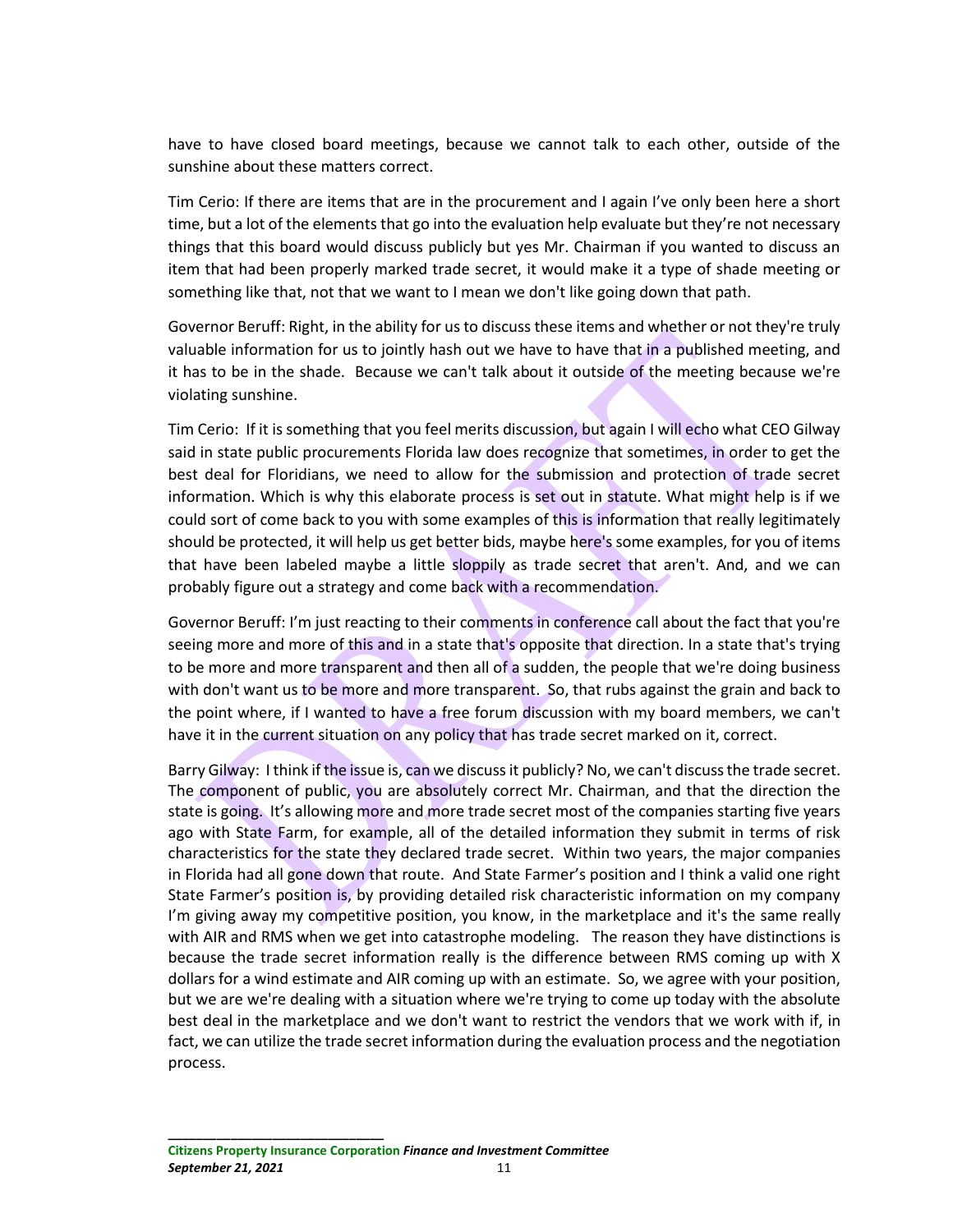Governor Beruff: It will be simple to set a policy when there's a trade secret consideration, whoever on that board has to listen to that decide whether or not the one take it up with the rest of the board. But you're going to start getting busy.

Chairman Fields: Governor Knight.

Governor Knight: Yes, I was going to make a suggestion, along the lines of what Mr. Cerio suggested, could we bring back to the board education on the buckets of trade secrets possibly where people are being generous with the label. Where these are items that would often fall under true trade secrets that help a company remain competitive and what is lacking in terms of being discussed that may be helpful in sunshine, etc., as a separate report or summary to come back to us.

Governor Beruff: Thank you, excellent suggestion.

Chairman Fields: Thank you so much, my only comment is, I think that there are legitimate reasons to for companies to want to protect some of their intellectual property and that kind of stuff I totally get. My concern is that perhaps the statute is worded in a way where it allows them to claim the whole thing is trade secret when only a small sliver of it is and they're taking advantage of that if that's the case then I think, Governor Beruff is right. We need to revisit how we deal with these people on the other side. I don't see how us tightening our house here, and the way we play is going to drive away a ton of business. I've never met companies that don't want public contracts, just because they may have to disclose some information that should be legitimately disclosed. Anyway, I'm not saying that it all needs to be disclosed, but certainly you can't just put everything into one big bucket and call it a trade secret. I think the truth is somewhere in the middle would be my only comment. I'm not proficient statutory you know public record and trade secret law, so I defer to Mr. Cerio on that.

Barry Gilway: Governor Chairman Fields I think Governor Knight's recommendation is excellent because, at least we can present to the board in a procurement, for example, what information is this, not the information detail, but what information is trade secret, what information is public. So, that at least the board can get a good understanding of the impact of trade secret information in some of these categories. I do happen to agree with Chairman Fields that there are circumstances where intellectual property is the determinant for a company as respects their overall marketing, strategy and plan and there are cases where they want to retain the privacy of that information. So, it I think it's going to be a balancing act to improve.

Governor Beruff: I think this is a valid discussion and I guess what we'll have to do is depending on the volume that starts coming up, whether or not we have a closed meeting or not, because again, part of my point is being able to discuss it openly with all the board members we are just three here and we cannot have those discussions on these issues in the public specifically on a particular procurement contract. I agree with and thank you for the direction you have given Mr. Cerio. Because I think it's the right direction, but at some point, we might find that the volume is such that we'll just have to have a closed meeting amongst the whole board members and us start to determine how to push back to the, as you mentioned, I don't think we're going to lose all of these people providing services because we asked them to be able to disclose more information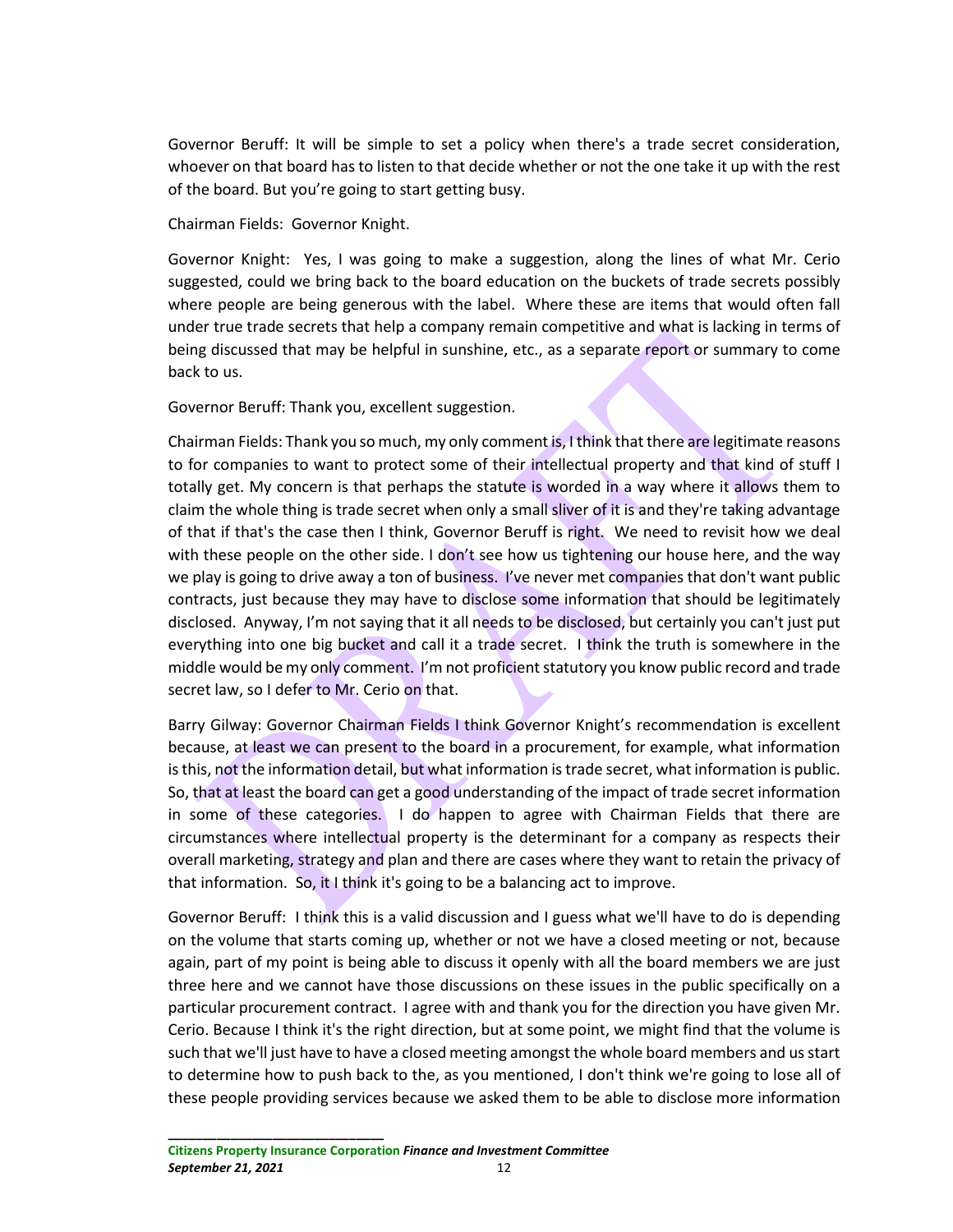because they've taken a blanket, this is a trade secret attitude over large parts of the document that in truth aren't really trade secrets to me. And this is probably a terrible comparison, but you can go on the Internet and find out how to build an atomic bomb. So, I can't think there's a lot that you can't find if you know what you're looking for that is really a trade secret in these particular circles, because almost anybody can find anything if you know what you're looking for. But we'll see. Thank you so much, I made a motion early on, with the additional comments so to adopt the action item.

Governor Knight: I do believe your motion was two part to adopt the action item.

Governor Beruff: And expanded by however, we want to finish the motion or just separate it by approving the motion right now. **We've had the discussion; the staff has some direction from us as committed so I'm fine with just approving the motion as is with no addition.** 

Governor Knight: **Second.**

Governor Beruff: Thank you for correcting the motion.

Chairman Fields: Motion is approved without objection did you want to make some further comments?

Governor Knight: Would we like to make a motion from the floor, that this process come back or…

Governor Beruff: I think I've gotten to know, everybody here a little over…

Governor Knight: Honor system?

**\_\_\_\_\_\_\_\_\_\_\_\_\_\_\_\_\_\_\_\_\_\_\_\_\_\_\_\_\_\_\_**

Governor Beruff: Yeah, there's an honor system so they know that we're serious and Mr. Cerio will figure out how to make it in his next presentation will bring this up as a subject for discussion. Right? So, thank you.

Governor Knight: And the way I envisioned it is two parts, some education for the non-lawyers and people that have been thinking about it a lot so part of education on trade secret and is it just blanket every time or are we receiving proposals that have bits and pieces flagged as trade secrets. So, an education and then further detail.

Governor Beruff: To your comment, what we want to try to go away from is, Mr. Cerio, where everybody starts using it as a blanket. Well, it's a trade secret everything's a trade secret we can't disclose anything. We do not want to fall into that trap as a public agency which we are independent, but we do answer to the public.

Chairman Fields: One last comment on that, Tim would be that are we the only… obviously, other state agencies procure right, and the question is in this space that we operate in does OIR and other similar organizations see this type of activity happening as well? I'm not asking now I'm just saying for some education down the road, it would be helpful to know that we're the only agency that's being saddled with these trade secret proposals or if everybody else has seen them because maybe there's something that needs to be done on a different level.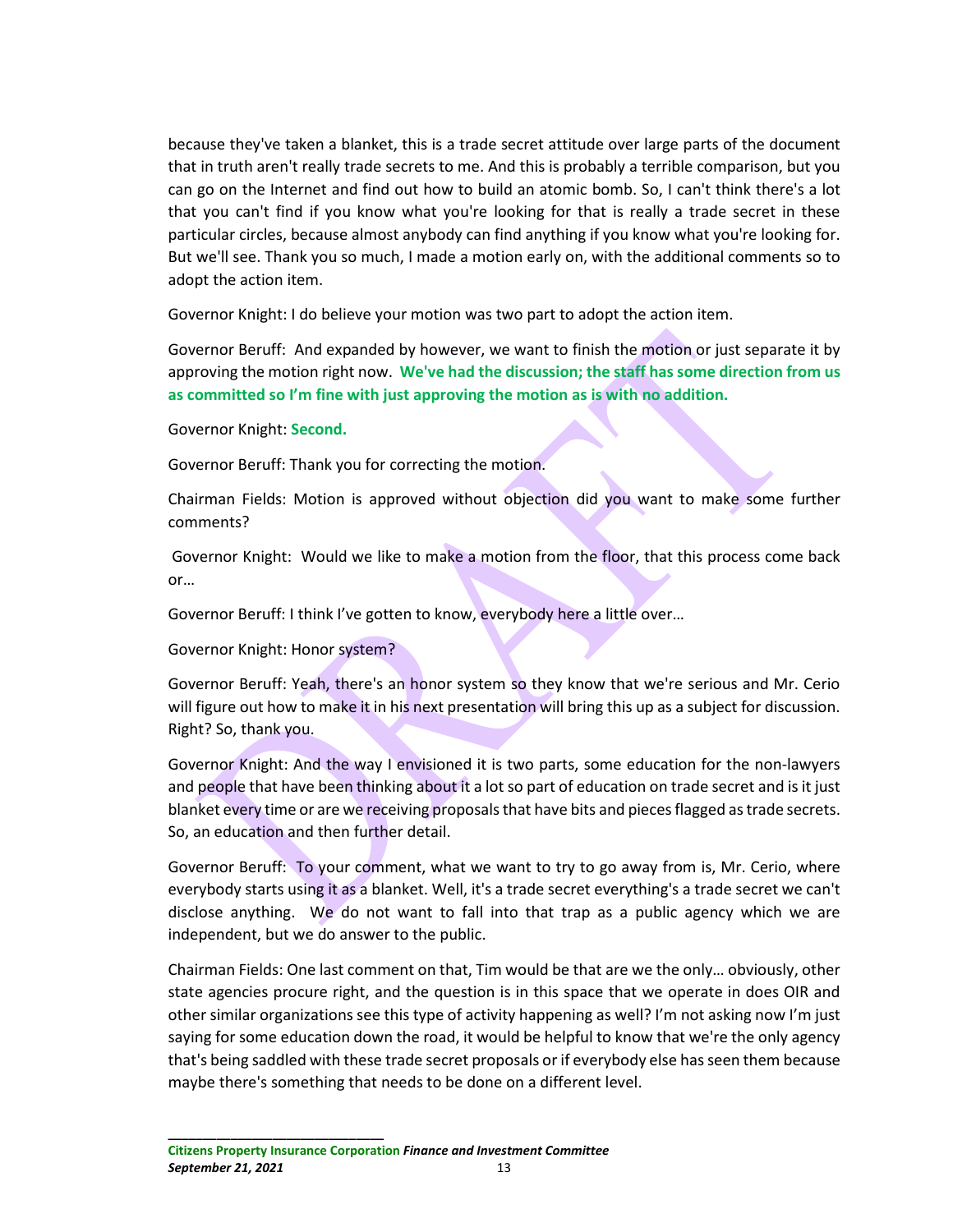Tim Cerio: We are certainly not the only agency.

Chairman Fields: I figured.

Jennifer Montero: Mr. Chairman, I can add that a lot of the insurance companies are filing their financials with the Office of Insurance Regulation as trade secret, because when we do all the corporate analytics, we can't get company data when they file trade secret, we can only get it on an aggregate level so it's happening everywhere.

Chairman Fields: Alright well. Next thing on the agenda is the reinsurance advisory and brokerage services.

Jennifer Montero: Oh, there is a formal action item I should have read for the investment committee meeting I don't know that it matters. Barbara Walker, do I need to, they made the motion to approved it do I need to read the actual recommendation?

Barbara Walker: Yes, you probably should read it into the record, or I can.

Jennifer Montero: Okay, thank you. **Staff proposes that the Finance Investment Committee review and approve recommend to the Board of Governors authorized Citizens a(to contract with Clearwater Analytics LLC for an initial term of three years and for three one year renewal options for an amount, not to exceed \$3.3 million for the life of the contract as set forth in this action item and b(authorized staff to take any appropriate or necessary action consistent with this action item.** 

Governor Beruff: **So, moved.**

Chairman Fields: **Approved without objection.**

**d.** Reinsurance Advisory and Brokerage Services

Jennifer Montero: Thank you, the next item is the Reinsurance Advisory and Brokerage Services. Citizens is requesting approval to contract with Willis Re Inc. for Reinsurance Advisor and Brokerage Services, the services include comprehensive advisory and brokerage services consisting of access to all traditional risk transfer markets brokerage administrative services, program analytics and an annual risk transfer plan. Citizens enabling statute requires it to make its best effort to procure catastrophe reinsurance in the private market at reasonable rates to cover as 1-in-100 year probable maximum loss. The analysis and decision to purchase catastrophe insurance coverage is evaluated by staff each year and recommended to the board for approval. Through the competitive procurement process Citizens has consistently retained qualified reinsurance brokers to advise and assist Citizens on all matters in the traditional reinsurance market related to risk transfer of loss from catastrophic events. The brokers have assisted Citizens to plan its annual risk transfer program that spreads the insurance losses from catastrophe events globally and reduces the probability and amount of assessments on Florida policyholders by limiting the amount of Citizens surplus that that is exposed for those losses. Additional services provided by the reinsurance broker include brokerage administrative services, which include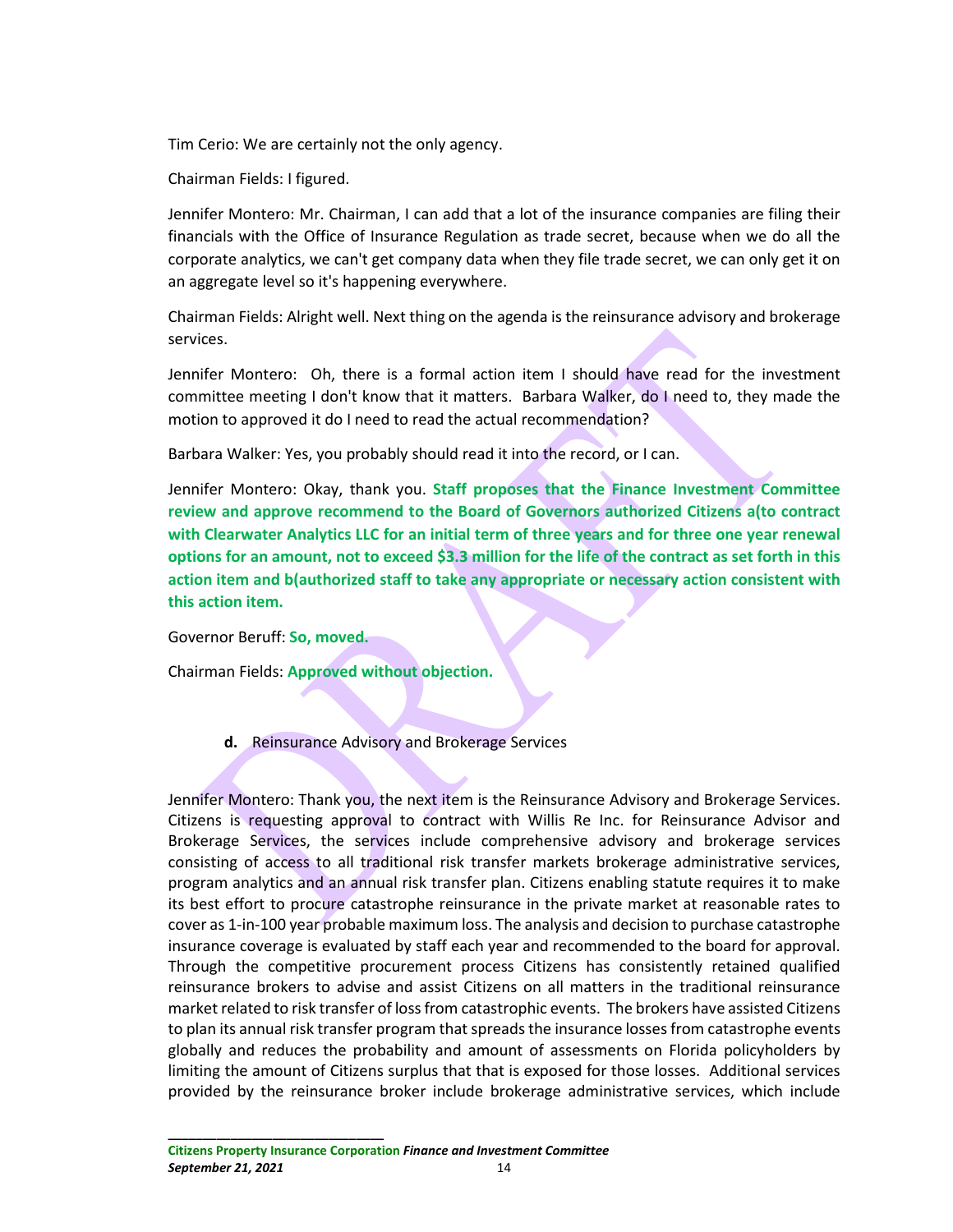contract and coverslip drafting and administration, marketing and syndication of catastrophe reinsurance programs, administering escrow of ceded premiums, ceded commissions and ceded loss payments associated with traditional reinsurance. Program analytics which include catastrophe modeling, meteorology stochastic reserve estimating, catastrophic risk exposure and evaluation of risk transfer.

On July 15, 2021, Citizens released Invitation to Negotiate number 21-0015 for Reinsurance Advisor Brokerage Services three vendor responses were received. The responses were reviewed and scored by an evaluation team who recommended all three vendors advance to negotiations. On September 8th the negotiation team recommended an award to Willis Re, while all three respondents have the capability to act as Citizens' reinsurance broker through the evaluation negotiation phase Willis Re demonstrated outstanding communication skills and a fundamental understanding of Citizens' unique challenges and operating characteristics. And in the ITN process, the price of services is not the only selection criteria, but it is taken into consideration to determine the best overall value. While the price for Willis Re is somewhat higher than the other two vendors, the negotiation team found that quality and strength of the brokerage team prior relevant experience in placing reinsurance programs and providing program analytics and ability to provide quality and timely services based on the company culture and the key personnel offset any difference in price between the vendors. In addition to having a business segment dedicated solely to the Florida market the brokerage team has considerable experience with placing reinsurance in Florida for Florida carriers and further the key personnel on the brokerage team all reside in Florida. The contract will have three year term with two one year renewals. Renewals are optional and at the sole discretion of Citizens, the contract amount is for \$16.7 million for the life of the contract, including both renewals. I will pause for any questions.

Governor Beruff: Mr. Chair

Chairman Fields: Governor Beruff

Governor Beruff: Who were the other two vendors and what was the price?

Jennifer Montero: Aon and Guy Carpenter and their trade secret… I can tell you, the percentage, I can tell you that…

Governor Beruff: How quickly it comes up.

Governor Knight: So, the trade secret is the price?

Jennifer Montero: The whole thing is a trade secret.

Governor Beruff: So, we can't discuss what the others price is?

Jennifer Montero: They're 15% higher than the lowest and they're 9% higher than the middle one.

Governor Beruff: What was that 15% higher than the lowest?

Jennifer Montero: And 9% higher than the one in the middle.

Governor Beruff: So, in either case it's a minimum of 9%.

Jennifer Montero: Yes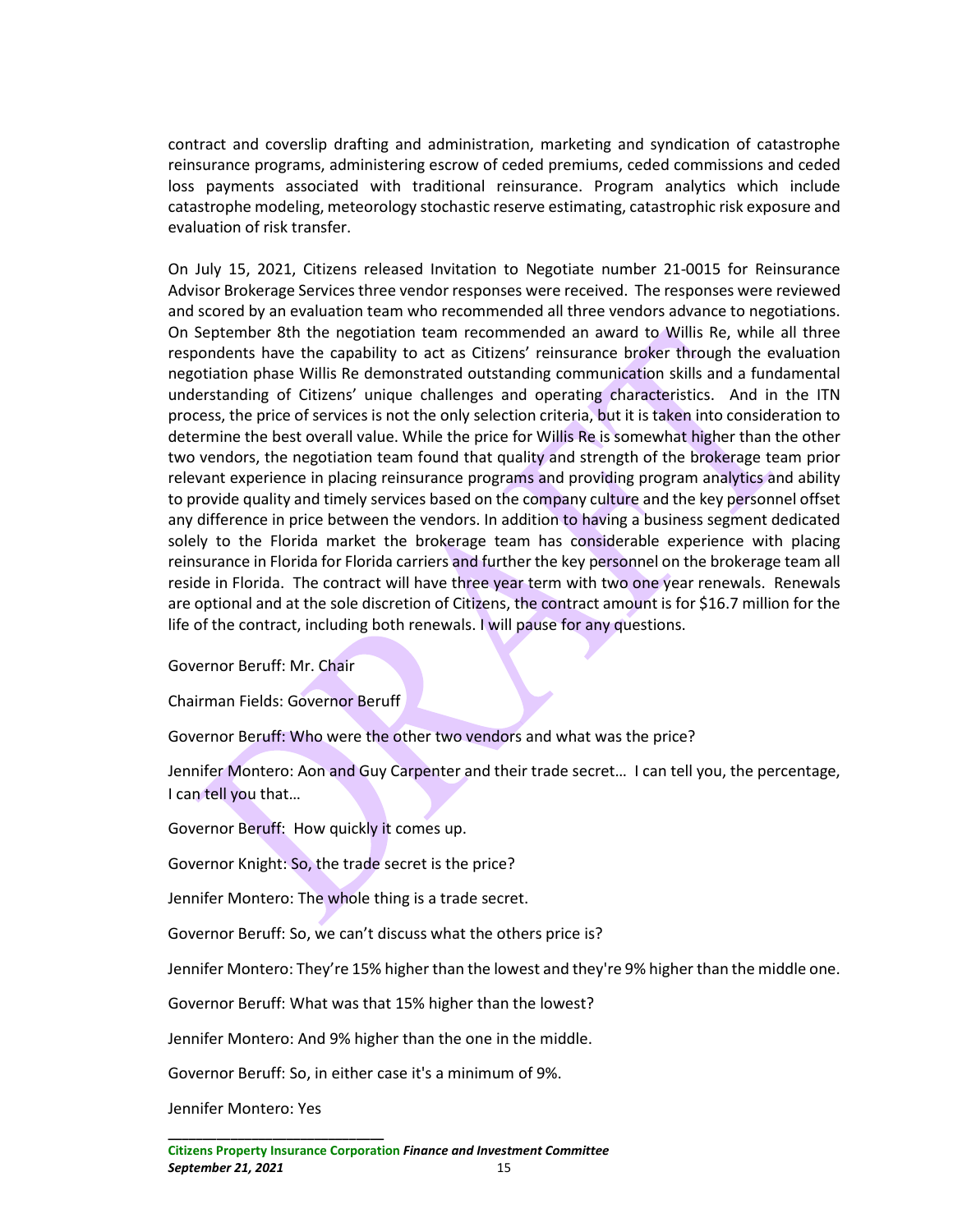Governor Beruff: We're paying Willis Re 9% more than the next lower, than the median?

Jennifer Montero: That is correct.

Governor Beruff: 9% of \$16 million is \$1.4 million a little bit less than \$1.3 close enough, right? So, we're going to pay somebody \$1.3 million more than another qualified contract.

Jennifer Montero: Yes

Governor Beruff: And why because we like them, and they live in Florida?

Jennifer Montero: No because of all of reasons I mentioned.

Governor Beruff: But you know it's a lot of money, it's not insignificant money, Mr. Gilway.

Barry Gilway: Mr. Chairman, we place last year \$2.36 billion worth of reinsurance the result Willis obtained for us last year was, we were oversubscribed in virtually every layer in all of the major layers.

Governor Beruff: What was the difference, the discrepancy in prices…

Jennifer Montero: We did the same solicitation last year, at the Financial Investment Committee approved the awarded vendor, which was Willis for five years, but at the board meeting Governor Dunbar who was part of the FIC came back and said, there is a pending merger with Aon and Willis. Why don't we hold off one year, give them an extended contract for one year and resolicit it, but when they did respond last year, the price for the five years was \$17 million.

Governor Beruff: Ok, I need to break it down into pieces so I can digest.

Jennifer Montero: \$3.4 million for one year.

Governor Beruff: And what was the other vendors 9% higher lower…

Jennifer Montero: No, actually, they were in the middle, so they weren't the low and they weren't the high in the last one.

Governor Beruff: In this case, they are the high.

Jennifer Montero: They are which is lower than what they bid last time

Governor Beruff: Which is lower than what they did last time when we gave them the contract?

Jennifer Montero: Yes

Governor Beruff: So, they're getting less from us this year than they did last year. Mr. Gilway was advocating because we did so well, and they did so well in the reinsurance market. That we were able to save a lot of money on that \$2.0 billion that we placed.

Barry Gilway: Right, my position, Mr. Chairman, is placing reinsurance both in the traditional marketplace and in the insurance linked security marketplace is extremely difficult extremely complicated, but it really comes down to…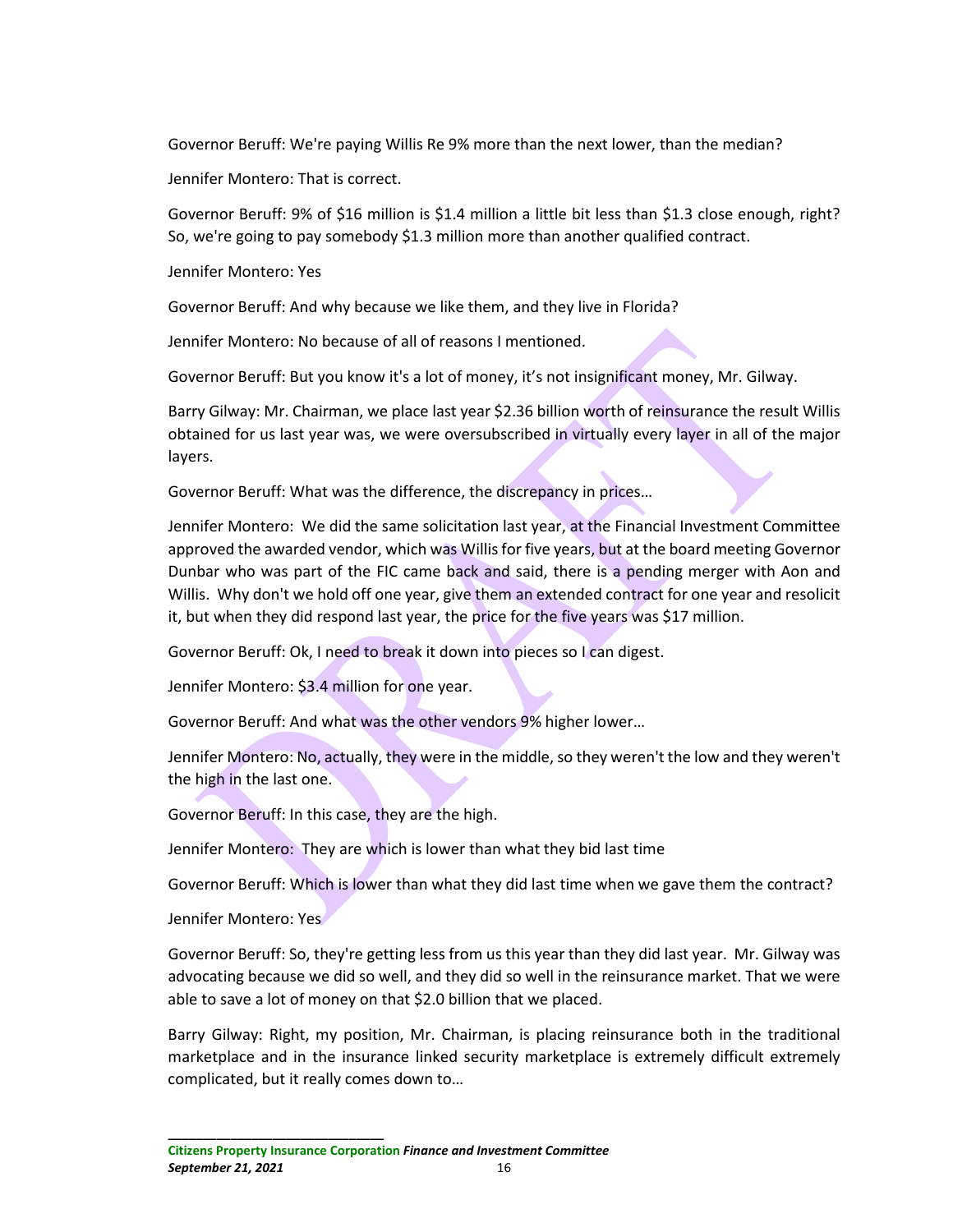Governor Beruff: Is it really though, wasn't it just we were oversubscribed.

Barry Gilway: It comes down to the relationship that the brokering team has with the hundreds of reinsurers that we interact with and the differential here although we don't talk openly, the difference, all of these vendors will qualify the differential is the relationship historically that Willis has shown regarding their relationship with the reinsurers compared with the other vendors and it has been substantial. The percentage of the placement on a co-brokerage placed previously I won't get into the percentages it's not trade secret, but I'd rather not get into the percentages. But Willis was able to place a significantly higher percentage of our overall placement than the other brokers. It comes down to the overall relationship of the team and the relationship with the team with our modeling people and our staff, and that is the differentiator here.

Governor Beruff: But last year wasn't that partially driven by the capital markets in general?

Barry Gilway: Absolutely the capital markets, and I think, you know, Kapil has commented on that there's substantial capital available in the capital market not so in the traditional marketplace. The brokers do not work with us on the capital markets, the brokers work with us on the traditional market we work with Horseshoe, and we work with their book runners on the placement of the insurance link securities product. And we work with our brokers on the placement of our traditional reinsurance products typically standard reinsurance.

Governor Beruff: Then why the three year contract, just curious. Why not give them just give a one year contract? They were ok with that last year.

Barry Gilway: I personally do not believe, going through the procurement process every year is extensive and, and the relationships that, for example, the Willis people establish with the various reinsurers on behalf of Citizens is substantial so making that move frankly is extremely difficult. My recommendation last year was not to enter into a one year relationship with Willis but to maintain the original three year with two year extension, that we had with Willis. I don't believe it was necessary, frankly, because we always have the ability, as CFO Montero comment we always have the ability to cancel the relationship at will regardless of the possible acquisition. In this case the acquisition of Willis by Gallagher, potentially, but I would say, this is a very unique area and it's a relationship business in the traditional areas, it's a relationship between the Willis team and our team and the hundreds of reinsurers that we interface with in order to put the program together. In my opinion, the differential in cost, frankly, is minor relative to the value that the Willis team has historically brought to the table.

Governor Beruff: I have to make a comment because I just can't let it go when \$1.3 million becomes minor to me then I've got a problem. Because the services are the same the differences that you're talking about the relationship and whether or not, if they're all qualified. I don't understand the argument why \$1.3 million and more money.

Jennifer Montero: Well, they can all do it, but some do it better than others.

Governor Beruff: So, some do it better than others, have we use Willis Re exclusively and for how long?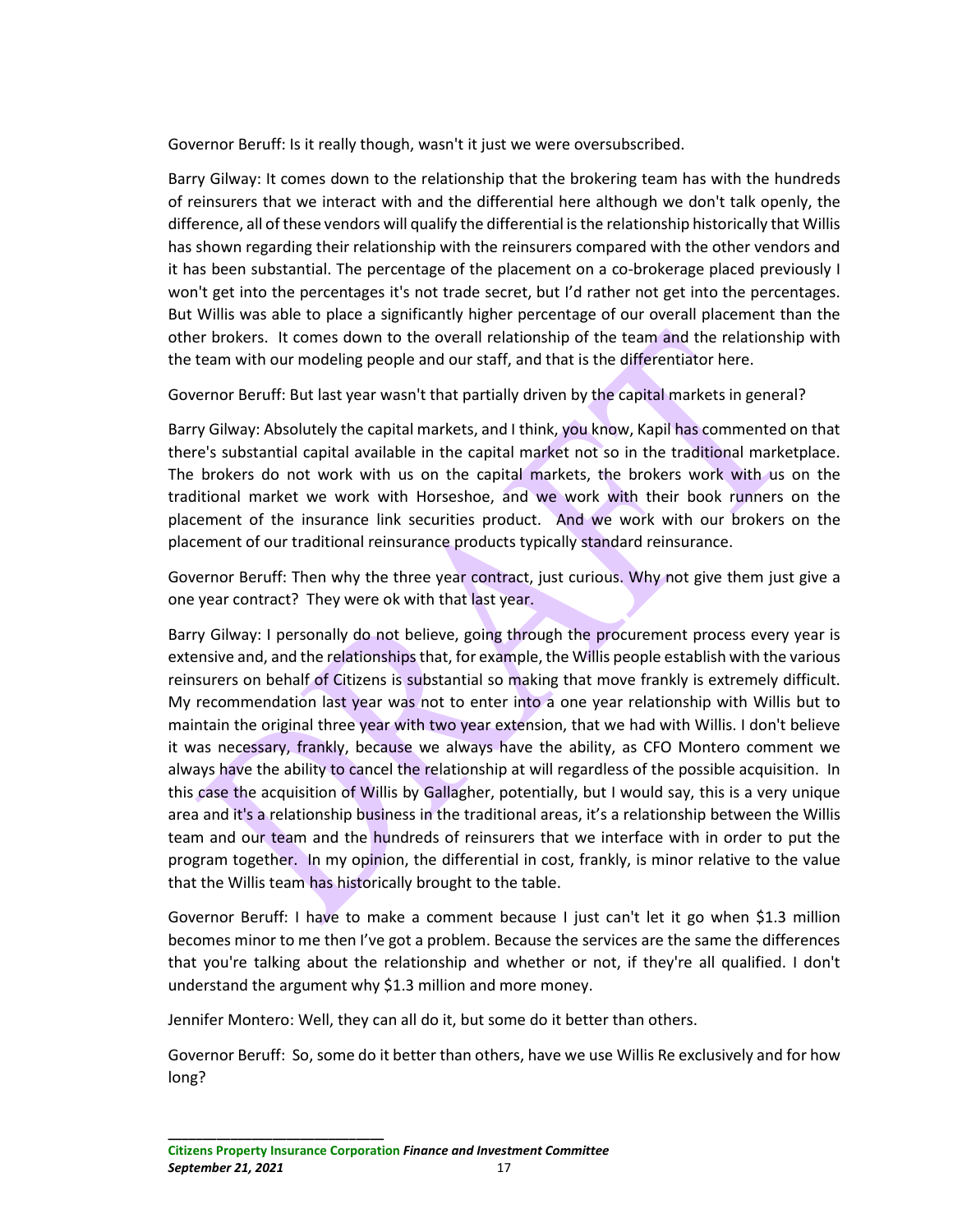Jennifer Montero: One year, before that we had them for 10 years, but they were co-brokers with Guy Carpenter and before that we were with Benfield who is Aon, so we've worked with all three.

Governor Beruff: Willis now has the Guy Carpenter team?

Jennifer Montero: No, we left co-brokering and went with sole brokering.

Barry Gilway: Co-brokering was incredibly inefficient it just didn't work well at all, but I will give you one example why this is so important. We came down to the wire on the last year cobrokerage and with one of reinsurer, who is the major reinsurer on our program today. And the one broker literally could not get that reinsurer to move in terms of coming up with the full amount of the placement, that we were looking for. Willis got involved with the other broker took over, basically, and was able to obtain the capacity that was required to fulfill our placement. So, the differential impact that a team and the relationship of that team with the traditional reinsurance market can have is substantial and when I say minor, no \$1.4 million is absolutely not minor, but there are areas where the relationship issues and the additional advantages of doing business with a group that has fantastic relationships, in our opinion, better relationships in those market conditions with the reinsurance marketplace has been hugely advantageous.

Governor Beruff: What do you see the fall out of Willis really does go with Gallagher?

Barry Gilway: I'm sorry Mr. Chairman.

Governor Beruff: What happens if Gallagher absorbs Willis?

Barry Gilway: Nothing. I mean the reality is, and I think Jennifer Montero has covered this, the reality is the advantage of Gallagher versus the old Aon Willis issue that we were facing last year is Gallagher has no brokerage operation. So, if Willis Re is sold to Gallagher, Willis Re will move its entire operation over to Gallagher and it won't be integrated with another operation. The issue that we faced last year was Aon, as you can see, both Aon and Willis Re are two of the competing vendors and the concern that we had was if the merger went through who would have the surviving control of Willis Re. We don't have that issue, this year, so we fully expect no change, but, as I mentioned, if there is a change, and if for any reason, that Jennifer Montero and her team are not at all comfortable with the Willis relationship, they have the ability to cancel the contract at any time.

Jennifer Montero: And I will add in the fee there, there is \$600,000 each year, that is targeted for Cat modeling. So, in past years, the reinsurers would run some models for us when we do our pricing because we get it from multiple sources different modeling results, and they were I guess at a courteous where now the modeling companies are insistent that the insurers if the brokers run stuff for us, it's not for the placement of the reinsurance but more like the pricing. We have to pay licensing fees so of that price of \$16.7 per year \$600,000 per year is for Cat modeling.

Governor Beruff: But the other vendors also included that for less money.

Jennifer Montero: Yes, one of the vendors has their own modeling so they can use their own. They all gave different amounts of what they were willing to put aside for that. Where the price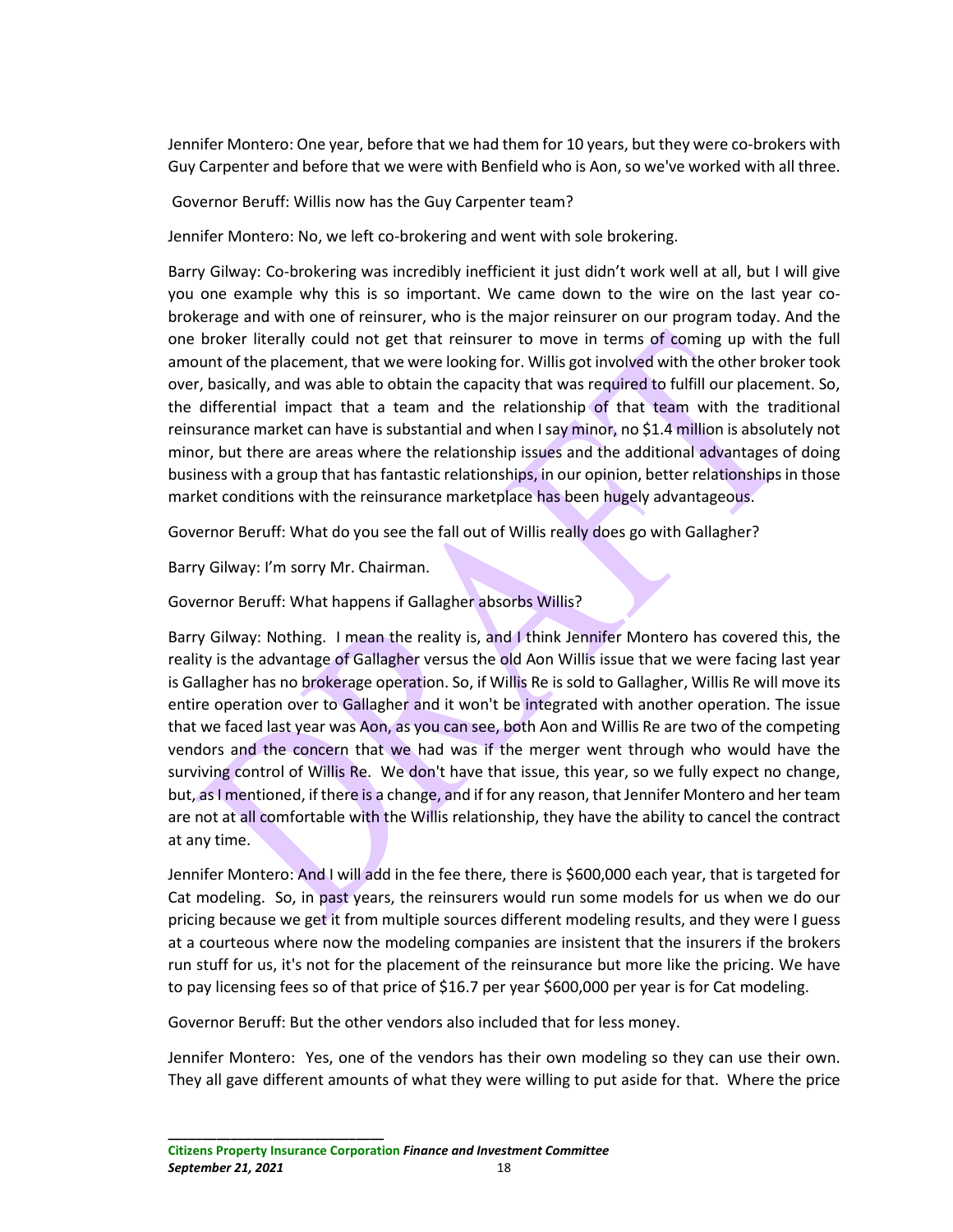was last time when Willis responded, it was only \$400,000 so they're taking another \$200,000 adding it to that coming off their brokerage fee.

Governor Knight: My question was along the lines of what you mentioned the team their relationships and so if they decide to break off from Willis and formed Gilway enterprises we can move with them. Meaning, we can cancel the contract at any time if it is about relationships. I guess, the question is, if they have a non- compete etc. comes to mind, because the word team and relationship is repeated.

Barry Gilway: If I understand your statement Governor Knight, yes, I mean the reality is if the Willis team were to break off and say I don't want to be part of Gallagher and, by the way, that is happening more and more or part of Willis leave then Jennifer Montero would have a decision to make, and that is basically would the team remaining with Willis be an appropriate team that she could support. If not, then we would cancel the relationship with Willis, and we'd have to reprocure the services.

Governor Knight: And the second part, to the question is, you mentioned, they were able to deliver oversubscribed what we needed did that result in a savings is there a savings differential in that aspect that makes up for the contract price differential?

Barry Gilway: We don't, we really don't account for that in the overall pricing. This is a flat fee, so we don't account for their success in their pricing. The pricing in the traditional marketplace comes down to June 1<sup>st,</sup> I mean it literally comes down to the wire. So, there's no differential built in relative to the overall price. We have an original expectation relative to overall price, and we have a range, Kapil did you want to comment on that?

Kapil Bhatia: Yes, thank you. Governor Knight we actually before we go into the market, we calculate what the markets will give us, or what the rate would be - we do all the projections, and we develop the budget. So, we do not know exactly how much savings will be, but the brokers objective is to deliver better, and they usually don't know the pricing it's discussed internally where we develop the program and work with them. So, we have certain guidelines where the pricing will be, and the pricing this year was much more efficient, which we presented to you when Jennifer Montero presents her actual budget and where the program was placed and at what rate. It was 27 basis point to 30 basis points cheaper than what we originally projected and if you look at our total cost or rate online it's around 6.5% with all of the programs combined so there was a significant savings, not to say that somebody else would have not done it but historically tells us the program was not effectively and efficiently placed so we know there is a target objective and a benchmark to beat and that's how we determine. \$1.4 million and if we divide by 5 it's \$280,000 per year that translate into what we will pay in additional brokerage for reinsurance. We spend around \$200 million give or take, for the last year \$2.8 billion of a program average rate online of 7% we're talking about 2 basis point of the total reinsurance program placements. So, it's a very large in absolute number, but not in relative terms when we talk about how integral it is for our program from a risk management perspective and how it's placed and how each layer is filled. It's important for the team to develop the program what's needed so certainly somebody can say we can place it because it's easier to say. When the time comes, the resources put in by an individual entity reflects that successful execution of the program. So,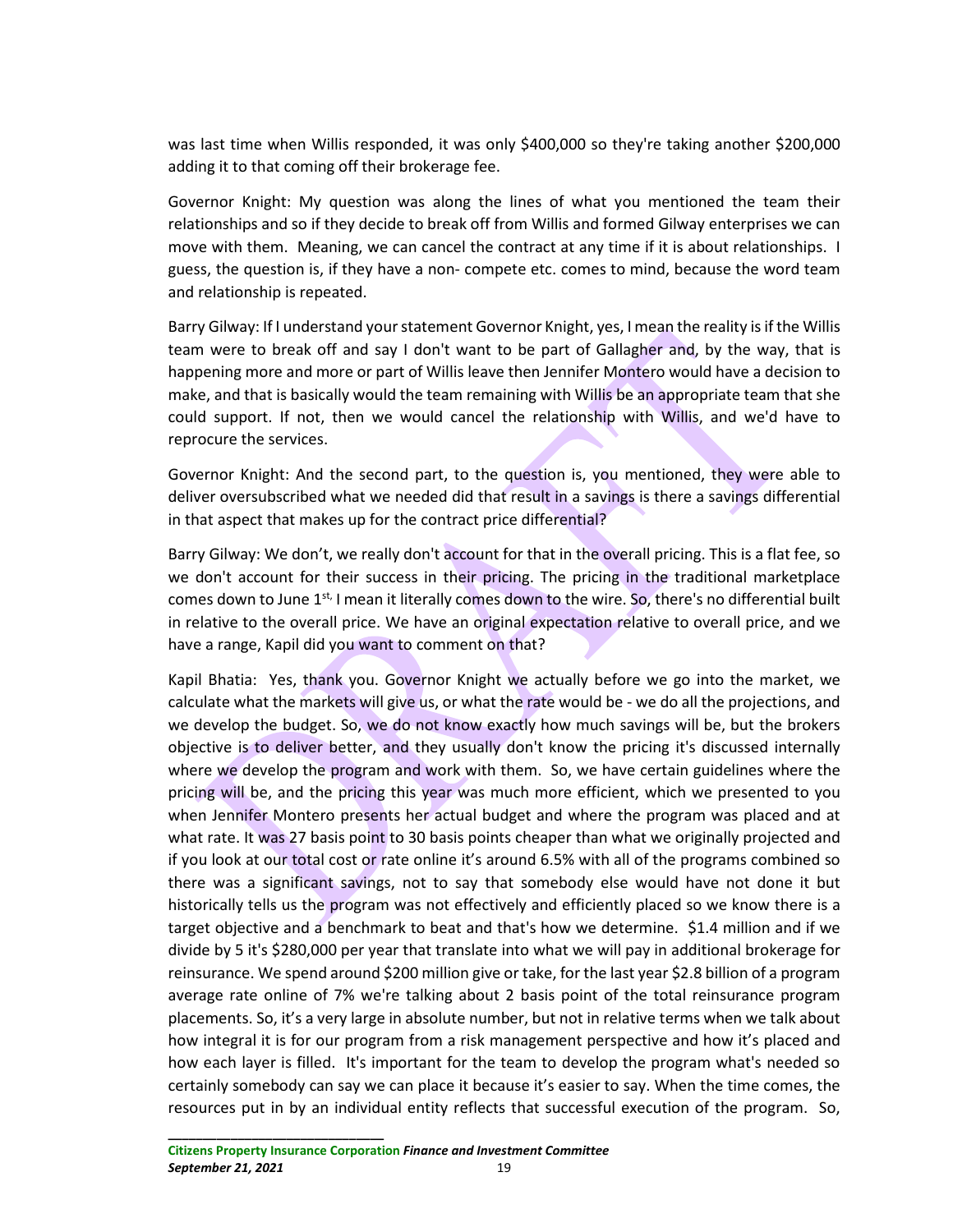somebody can say we can do it for \$2 million, however, we have seen that they fail, again and again and we just don't work for Citizens, we have a large number of national client and we've placed the largest earthquake program and the large wildfire program, so we have seen that again and again, perfect execution is what's needed. So yes, it costs more, but you need more people to place globally.

Chairman Fields: Do the terms of the contract allow us to back out if there's some sort of a change in who's representing us and the people that were working with?

Jennifer Montero: So, for any reason, at any time, we can,

Chairman Fields: And what happens, do we just owe them a prorated amount of the contract?

Jennifer Montero: If they've already done the placement, we would pay them their fee for that year, they also get a fee of not placing anything because we use a lot of analytics, modeling that kind of stuff. So, there's a smaller fee that was included in case we don't place something. So, I would assume that if we terminate the contract before we did the placement, we would probably pro-rate that fee for non-placement.

Governor Beruff: Mr. Chair

Chairman Fields: Mr. Governor Beruff

Governor Beruff: I wanted to ask the question, wasn't it the year before last you decided not to place reinsurance?

Jennifer Montero: No, we pulled the Cat Bond out.

Governor Beruff: But you got very little reinsurance because it was very expensive.

Barry Gilway: Hundred million - \$200 million of Coastal Cat bond in the insurance link security marketplace that we went to market to place that \$200 million Cat bond. The reality is the pricing, which was just completely outside so we withdrew it.

Governor Beruff: I'm just I started the conversation, knowing the answer. I wanted the board to understand there are cases where the reinsurance market is so prohibitively expensive that correctly, the staff recommends to us it's too expensive we're not it was 22% or some ridiculous amount that particular year the availability of it, so the capital markets are the driver when there's a lot of capital chasing return. Like there was last year we were oversubscribed the year before that there was not the supply a capital in the market for our particular niche business right.

Barry Gilway: If I may just expand?

**\_\_\_\_\_\_\_\_\_\_\_\_\_\_\_\_\_\_\_\_\_\_\_\_\_\_\_\_\_\_\_**

Governor Beruff: Please expend if my thought is completely offline but that's my understanding.

Barry Gilway: Mr. Chairman you're absolutely correct. Last year there was sufficient capital in the insurance linked securities market, so we got we literally placed at the low end of our target range relative to the traditional market and we were oversubscribed you're exactly right. The year before that we could not even make the placement at a realistic cost. The cost for the traditional placement and by the way the capital markets placement was just way above what we felt was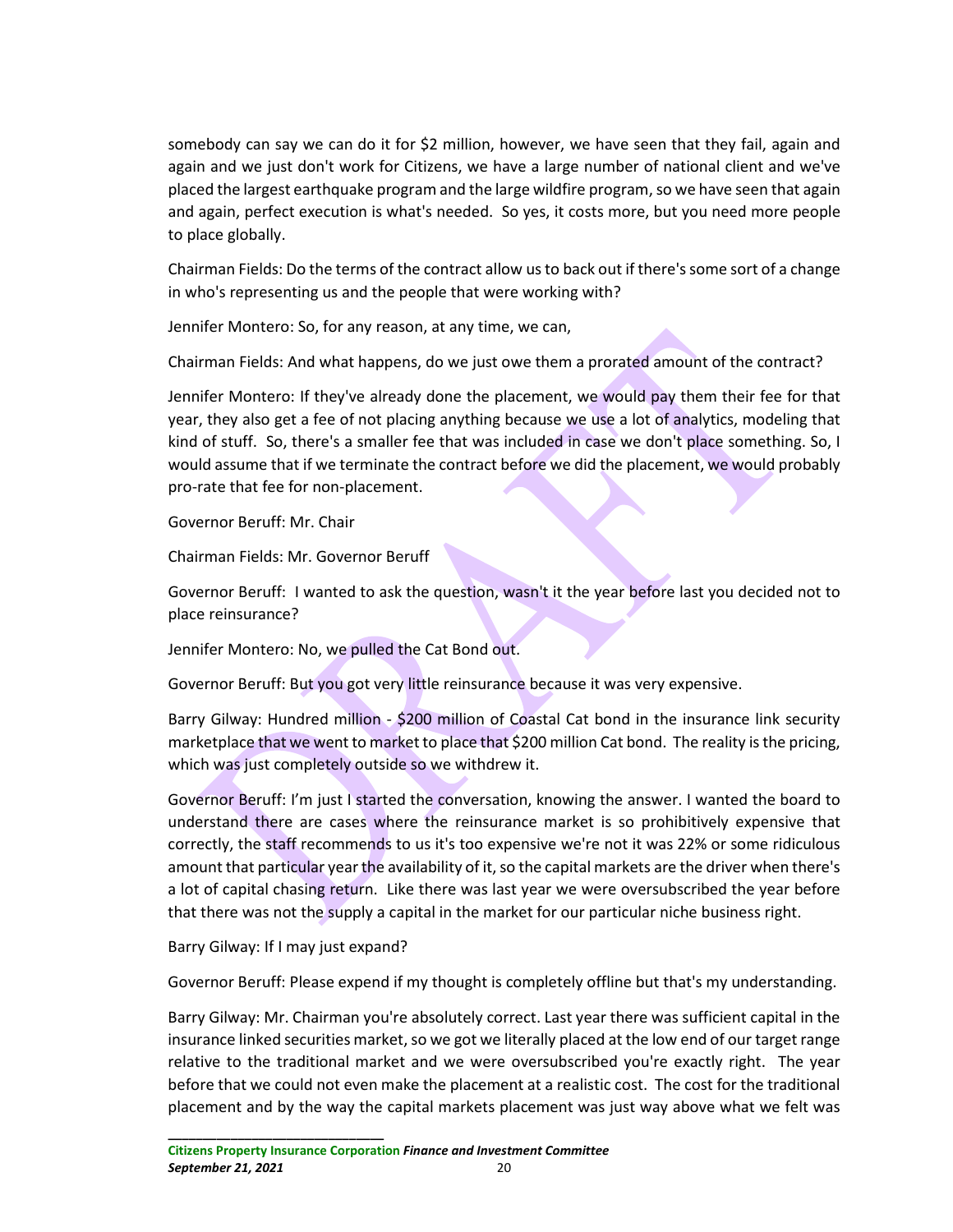realistic to pay so fundamentally we made a decision to reinsure and not place the entire line in several layers and that's the decision that we have to go through every year. The pricing, two years ago was so…

Governor Beruff: Unaffordable.

Jennifer Montero: We did place \$1.2 billion in 2020. We didn't go with nothing we didn't put as much as we wanted.

Governor Beruff: Not as much as you had allocated in your budget, because it made no sense.

Barry Gilway: But the point is, though, every year we really have to look at the overall pricing, and we don't know, fundamentally, the final pricing until the end game. We establish pricing in terms of what we are looking for, and then we have to literally establish pricing go back out to the market say at this pricing what kind of capacity, would you allow us, will you give us and that's done over a whole select group of reinsurers that are willing to place the dollars.

Governor Beruff: You're going to make a comment.

Kapil Bhatia: Nothing more to add except for that, as I mentioned in my market update, spread for the corporate bonds in March of 2020 and COVID was just starting widened significantly, there was no liquidity in the marketplace, and that was the time we were trying to place our program, because usually we run all the numbers in January, February and place the program from March through May so the timing was just bad, and markets were completely frozen. Mr. Gilway said we pulled from the market because we had a benchmark where we want to price it if the market or not…

Governor Beruff: But besides COVID this has happened in the past too. Where the cost of the reinsurance was not reasonable enough for us to place it, in spite of COVID correct.

Barry Gilway: Absolutely.

Governor Beruff: That's what I thought. I just wanted to make sure it wasn't just COVID that drove the markets bad in 2020. In other years because the insurance market has been so underpriced in Florida there wasn't capital in the market that we could even buy at a premium that made any sense.

Kapil Bhatia: That's totally correct 2019 was really an exception, when we completely pulled the Cat bond away, otherwise you can still adjust the size, but 2019 was really an exception.

Barry Gilway: Just to prove your point, Mr. Chairman, in 2012 my first year here, we were paying 21% rate online for placement 21%. Last year we paid 7% rate online, so what is not fully tracked right is the literally the overall reinsurance trend in the marketplace. The pricing of reinsurance from 2012 through 2018 dropped dramatically and it's really just in the last two years, when the curve has changed, and market conditions has changed capacities are drying up in the traditional market and in the capital markets until last year and now it's moving back upwards. Given what has happened in the last decade the insurance market is two thirds below what it was nine years ago.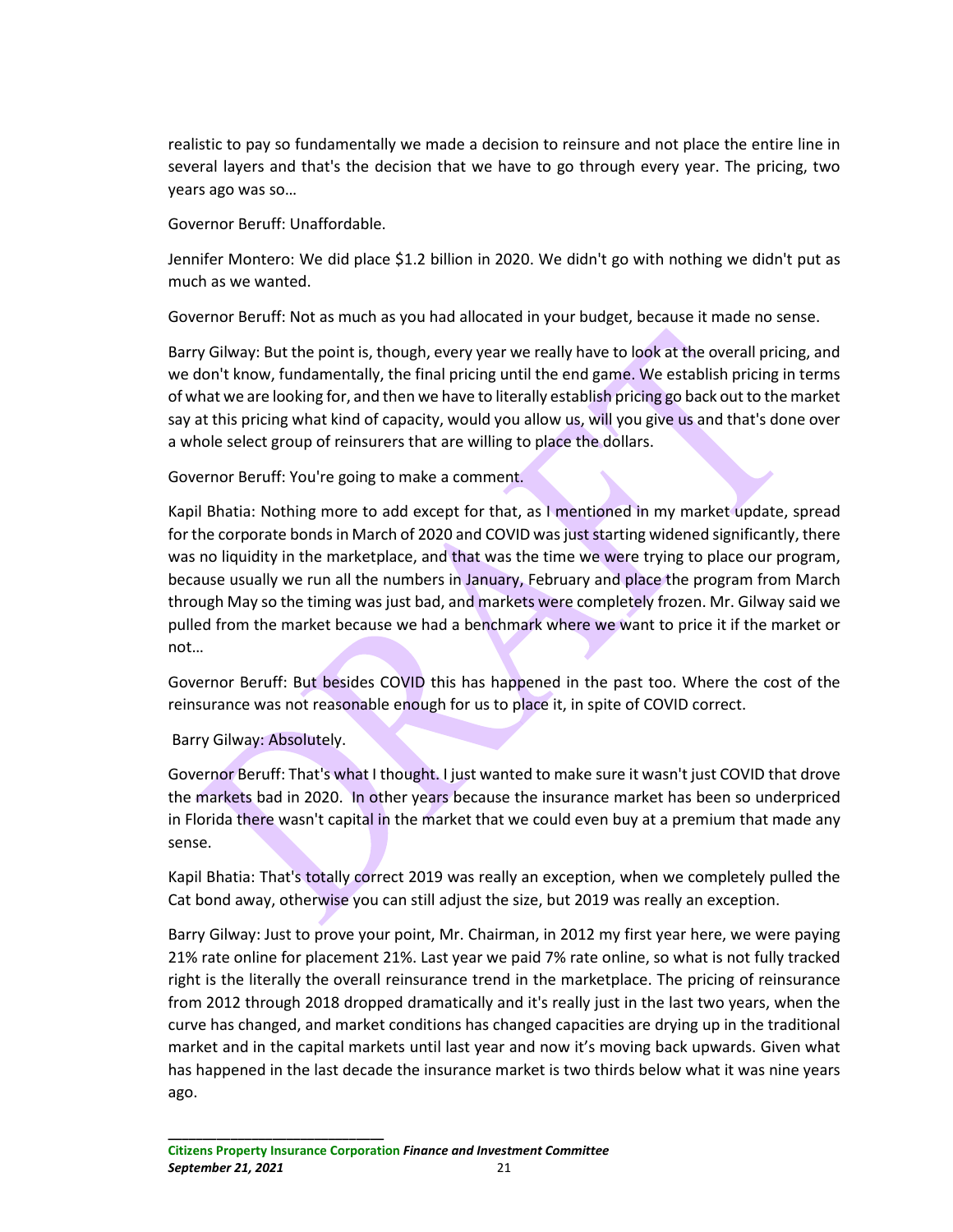Chairman Fields: Just to be clear that our obligations under this contract with Willis Re do not change, irrespective of the amount replacing their insurance market right.

Jennifer Montero: Correct.

Chairman Fields: If there are no further questions, I think the next thing is for you to read the action item.

Jennifer Montero: Yes, thank you: **Staff proposes that the Finance Investment Committee review and approve recommend to the Board of Governors a( authorized Citizens to contract with Willis Re Inc. for an initial term of three years and for two one year renewal options for an amount, not to exceed \$16.7 million for the life of the contract as set forth in this action item and b(authorized staff to take any appropriate or necessary action consistent with this action item.**

Chairman Fields: Any discussion?

Governor Beruff: No, I've had enough. I'm sure everybody else has too.

Chairman Fields: Right, **is there a motion to approve the action item.**

Governor Knight: **So, moved.**

Governor Beruff: **Second.**

Chairman Fields: Okay, without objection, **the action item is approved and motion carries.**

# **e.** Investment Portfolio Update

Jennifer Montero: Thank you very much. The next item is the Citizens investment summary. So, looking at slide one, the total portfolio is \$9.6 billion, with approximately \$8.8 billion externally managed by 10 investment managers. The remaining \$800 million or approximately 8% is i managed and primarily consists of operating funds, debt service and debt service reserve funds. The taxable portfolio is \$8.97 billion or 93% and the tax exempt portfolio is \$630 billion or 7%. The portfolio is very conservative and stable with sufficient liquidity in pay claims.

The total portfolio average duration is stable and is just over 4.56 years. The income return and total return for one year are approximately 1.03% and .37% respectively. The income and total return reflect a stable portfolio as interest rates and corporate spreads have stabilized. On slide two treasury rates have significantly decreased in 2020 but have stabilized in 2021 and we expect interest rates to remain at current historical low levels, until the end of 2022 or over the next 15 months. The yield curve steepened earlier in the year, but since then has again become relatively less steep.

The current 2 to 10 years spread is 108 basis points as compared to 57 basis points, a year ago. Tax exempt rates have also increased, but at a lesser pace than the Treasury rate increases. On slide three, both the taxable and tax exempt portfolios have a very strong credit quality approximately 74% of the taxable portfolio is in money market funds or rated "A" or higher. And